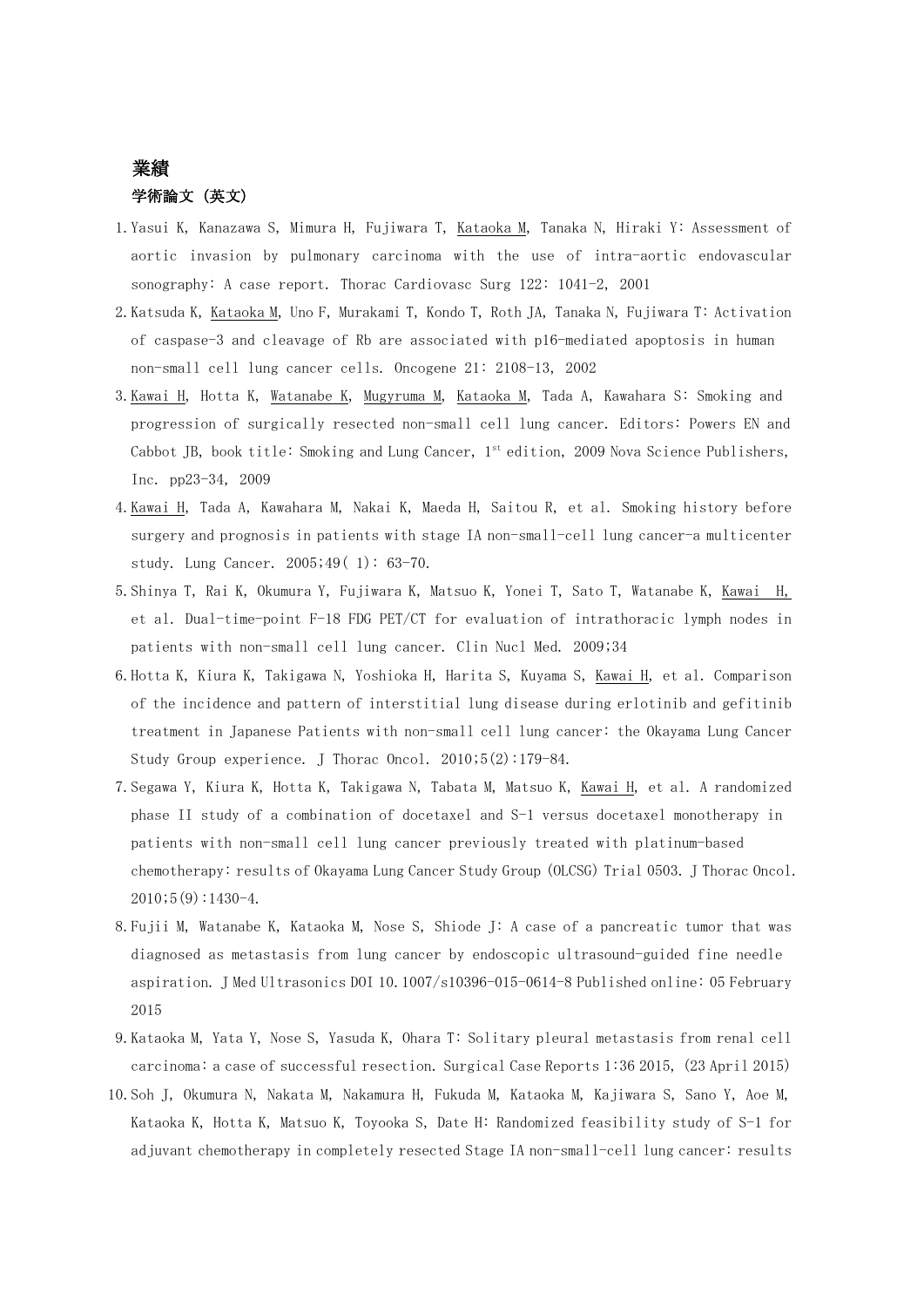[of the Setouchi Lung Cancer Group Study 0701.J](https://www.ncbi.nlm.nih.gov/pubmed/27207886)pn J Clin Oncol. 46(8):741-7, 2016

11.Okumura N, Sonobe M, Okabe K, Nakamura H, Kataoka M, Yamashita M, Nakata M, Kataoka K, Yamashita Y, Soh J, Yoshioka H, Hotta K, Matsuo K, Sakamoto J, Toyooka S, Date H: [Feasibility](https://www.ncbi.nlm.nih.gov/pubmed/27921177)  [of adjuvant chemotherapy with S-1 plus carboplatin followed by single-agent maintenance](https://www.ncbi.nlm.nih.gov/pubmed/27921177)  [therapy with S-1 for completely resected non-small-cell lung cancer: results of the](https://www.ncbi.nlm.nih.gov/pubmed/27921177)  [Setouchi Lung Cancer Group Study 1001.I](https://www.ncbi.nlm.nih.gov/pubmed/27921177)nt J Clin Oncol. 2016

## 学会発表(国外)

- 1.Fujiwara T, Kataoka M, Nakamura A, Tanaka N: Adenovirus p53 [RPR/INGN 201] gene therapy for non-small cell lung cancer: a preliminary report of phase I trial in Japan. 92th Annual Meeting of the American Association for Cancer Research: Mar./2001, New Orleans, LA
- 2.Katsuda K, Kataoka M, Itoshima T, Shao J, Waku T, Uno F, Spitz F, Schumacher G, Nguyen D, Roth JA, Cristiano R, Fujiwara T, Tanaka N: Down-regulation of bcl-2 and Rb are associated with p16INK4-mediated apoptosis in non-small lung cancer cell. 92<sup>th</sup> Annual Meeting of the American Association for Cancer Research: Mar./2001, New Orleans, LA
- 3.Uno F, Fujiwara T, Kataoka M, Katsuda K, Itoshima T, Takaoka M, Naomoto Y, Uchiyama N, Nakajima M, Tanaka N: Specific inhibition of human heparanase gene expression in human cancer cells by adenoviral antisense construct.  $92<sup>th</sup>$  Annual Meeting of the American Association for Cancer Research: Mar./2001, New Orleans, LA
- 4.Waku T, Fujiwara T, Murakami T Kawashima T, Teraishi F, Kataoka M, Tanaka N. Therapeutic potential of intratumoral injection of adenoviral p53 gene drug. 92<sup>th</sup> Annual Meeting of the American Association for Cancer Research: Mar./2001, New Orleans, LA
- 5.Tango Y, Fujiwara T, Kataoka M, Kagawa S, Ohtani S, Tsunemitsu Y, Tokunaga N, Tani T, Tanaka N. Adenovirus-mediated p14<sup>ARF</sup> gene transfer cooperates with Ad5CMV-p53 (INGN201) to induce apoptosis in human cancer cells. American Association for Cancer Research 93rd Annual Meeting: Apr/2002, San Francisco
- 6.Fujiwara T, Kataoka M, Kagawa S, Nakamura A, Tanaka N. Interim report of safety, efficacy, transgene expression, and shedding in biological fluids following intratumoral administration adenovirus expressing wild-type p53 gene (Ad-p53) in advanced lung cancer patients. The Japan society of Gene Therapy The  $8^{th}$  annual meeting 2002: Jly/2002, Tokyo
- 7.Fujiwara Toshiya, Kagawa S, Kishimoto H, Endo Y, Hioki M, Nishizaki M, Kataoka M, Nagai K, Urata Y, Tanaka N, Fujiwara T: Enhanced antitumor efficacy of telomerase-selective oncolytic adenoviral agent (OBP-401) with docetaxel: preclinical evaluation of oncolytic chemovirotherapy. 96th Annual Meeting of the American Association for Cancer Research: Apr./2005, Anaheim, USA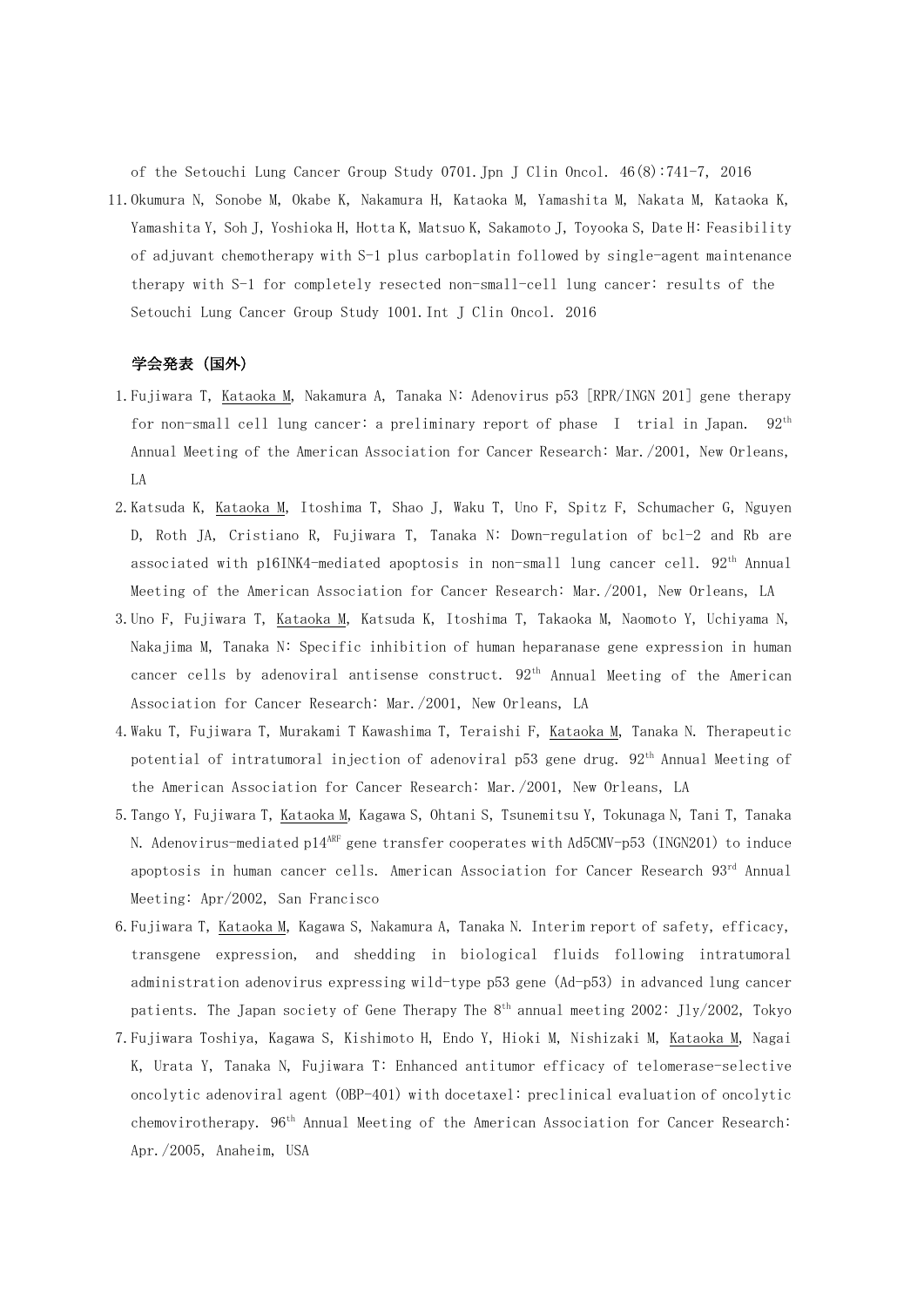- 8.Kataoka M, Kawai H, Watanabe K, Muguruma M, Ohara T: Surgical indication for elderly lung cancer patients according depending on the mortality rate by due to other disease. 15th World Conference on Lung Cancer: Oct. 27-30/2013, Sydney, Australia
- 9.Kobayashi T, Kataoka M, Kojima T, Niguma T, Yasui K, Watanabe K, Kawai H, Muguruma M, Mimura T, Ohara T: Outcome of surgical resection and radiofrequency ablation for lung cancer. 15th World Conference on Lung Cancer: Oct. 27-30/2013, Sydney, Australia
- 10.Okumura M, Soh J, Nakata M, Nakamura H, Fukuda M, Kataoka M, Kajiwara S, Sano Y, Aoe M, Kataok K, Hotta K, Matsuo K, Toyooka S, Date H: Randomized feasibility study of S-1 for adjuvant chemotherapy in completely-resected stage IA non-small cell lung cancer (SLCG 0701). 16th World Conference on Lung Cancer: Sep. 6-9/2015, Denver, USA
- 11.Sakao Y, Kuroda H, Okumura T, Boku N, Hishida T, Ohde Y, Yoshiya K, Higashiyama M, Adachi H, Satoh Y, Kameyama K, Kanzaki M, Yoshimura M, Hata Y, Matsuura M, Chen F, Yoshida K, Sasaki H, Horio H, Takenoyama M, Yamashita M, Hashimoto T, Fujita A, Okumura M, Funai K, Shiono S, Asano H< Suzuki M, Hoshi E, Shiraishi Y, Nakayama M, Yamazaki M, Matsuo T, Miyazaki H, Sato Y, Takao M, Nakayama H, Yamada S, Shimizu K, Kataoka M, Nakamura H, Watanabe T, Suzuki H, Akamine S, Tsuezuka Y, Nakata M, Kadokura M, Hyodo I, Mori K, Kondo H: Investigation for the optimum resectable pathological size of small solitary metastasis from colorectal cancer. 16th World Conference on Lung Cancer: Sep. 6-9/2015, Denver, USA
- 12.Kataoka M, Kawai H, Watanabe K, Miyamoto K, Togami I, Morito T, Yasui K, Kojima S, Ohara T: Positive or negative indication for wedge resection of non-small cell lung cancer. 16th World Conference on Lung Cancer: Sep. 6-9/2015, Denver, USA
- 13.Okumura N, Sonobe M, Okabe K, Nakamura H, Kataoka M, Yamashita M, Nakata M, Kataoka K, Yamashita Y, Soh J, Yoshioka H, Hotta K, Matsuo K, Sakamoto J, Toyooka S, Date H: Feasibility of adjuvant therapy with S-1 plus carboplatin followed by maintenance therapy with S-1 for resected non-small cell lung cancer. 16th World Conference on Lung Cancer: Sep. 6-9/2015, Denver, USA
- 14.Miyamoto K, Kataoka M, Ohara T, Akazai Y, Nitta Y, Maruyama M, Kawamoto H: Evaluation of multiple time resection of lung metastasis from colorectal cancer. 16th World Conference on Lung Cancer: Sep. 6-9/2015, Denver, USA
- 15.Kataoka M, Okutani D, Mitsui E, Baba M, Okutani T, Kawai H, Watanabe K, Niguma T, Koizumi M, Hiramatsu T, Kayahara M, Suda S, Ohara T: The effect of preoperative multi-disciplinary support commenced at outpatient clinic on lung cancer patients. 17th World Conference on Lung Cancer: Dec. 2-7/2016, Vienna, Austria
- 16.Mitsui E, [M. Kataoka,](http://library.iaslc.org/search-speaker?search_speaker=46332) [D. Okutani,](http://library.iaslc.org/search-speaker?search_speaker=46451) [H. Kawai,](http://library.iaslc.org/search-speaker?search_speaker=46452) [K. Watanabe,](http://library.iaslc.org/search-speaker?search_speaker=46453) [T. Ohara:](http://library.iaslc.org/search-speaker?search_speaker=46454) Cases of Surgical Resection of Post-Operative Lymph Node Recurrences from Primary Lung Cancer. 17th World Conference on Lung Cancer: Dec. 2-7/2016, Vienna, Austria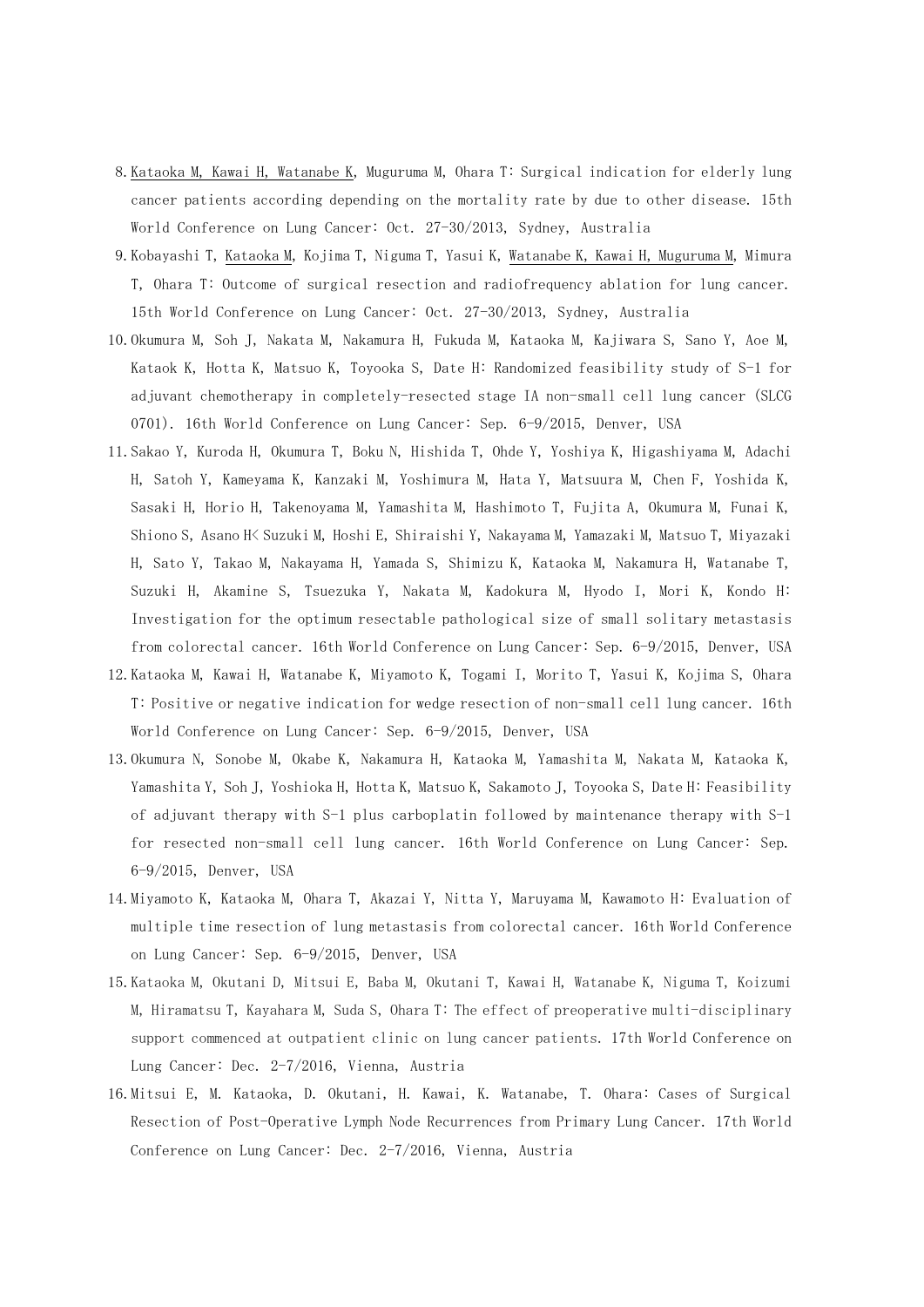# 学術論文(和文)

- 1.片岡正文,大原利憲,児島 亨,新田泰樹,川井治之,六車 満,戸上 泉,井上信浩,守都常 晴,本田 理,能勢聡一郎,浜家一雄:肺孤立性陰影を示した Mycobacterium avium による非結 核性(非定型)抗酸菌症の 1 切除例.日本胸部臨床 63(9):875-880,2004
- 2.川井治之, 柴山卓夫, 多田敦彦, 河原伸, 宗田良, 高橋清. ニコチンパッチを使用した禁煙外 来患者における禁煙達成に影響する因子の検討. 日本呼吸器学会雑誌. 2005;43(3):144-9.
- 3.宮宗秀明, 片岡正文, 大原利憲:肺膠様(コロイド)腺癌の 1 例.日本臨床外科学会雑誌 66(8):1887-90, 2005
- 4.片岡正文,大原利憲,三村哲重,戸上 泉,安井光太郎,石井 博,小橋研太:原発性肺癌、転 移性肺癌に対する CT ガイド下ラジオ波凝固法の検討. 済生会医学・福祉共同研究 平成 16 年度 版:13-15,2005
- 5.片岡正文,大原利憲,繁光 薫,小阪芳和,湯川拓郎,戸上 泉,井上信浩,安井光太郎,守都 常晴,長谷川明,今井章人,西山徳深,川井治之,六車 満:再発率より見た自然気胸の治療方 針.岡山済生会総合病院雑誌 37:7-11,2005
- 6.川井治之. 肺がんに打ち勝つために 肺がん最大の予防法「禁煙」. 岡山済生会総合病院雑誌. 2006;38:108.
- 7.片岡正文,大原利憲,三村哲重,戸上 泉,安井光太郎,石井 博,小橋研太:原発性肺癌、転 移性肺癌に対する CT ガイド下ラジオ波凝固法の検討.済生会医学・福祉共同研究 平成 17 年度 版: 33-35, 2006
- 8.川井治之. 肺がんに打ち勝つために 肺がんの抗がん剤治療. 岡山済生会総合病院雑誌. 2006;38:107-8.
- 9.片岡正文:肺癌に打ち勝つために 肺癌の手術療法について.岡山済生会総合病院雑誌 38: 104-105,2006
- 10.宗田由子,片岡正文,清田正之,大原利憲,戸上 泉:増大傾向を示した気管支内型肺過誤腫の 1 例.岡山済生会総合病院雑誌 38:46-50,2006
- 11.戸上 泉,井上信浩,安井光太郎,守都常晴,長谷川明,今井章人,高木誠司,片岡正文,清田 正之,宗田由子:Case Archives. Imaging Forum 23, 2006
- 12.安井光太郎,片岡正文,大原利憲,三村哲重,赤在義浩、戸上 泉,赤澤信幸,石井 博,小橋 研太:肺腫瘍、腎腫瘍、副腎腫瘍、骨軟部腫瘍に対する CT ガイド下ラジオ波凝固法の安全性に ついての検討.済生会医学・福祉共同研究 平成 18 年度版:88-89,2007
- 13.川井治之. ニコチネルTTSを用いた禁煙プログラムによる1年(長期)禁煙率と安全性の検討. 医 薬ジャーナル. 2008;44(6):1575-9.
- 14.魚本昌志,蜂須賀康己,片岡正文,川真田修,林 同輔,井上文之,田中紀章:肺嚢胞処理に対 する TissueLinkTM の有用性―多施設臨床前向き観察試験の結果―.日呼外会誌 22: 135-141, 2008
- 15.川井治之. 私のインフォームド・コンセントの仕方. 岡山済生会総合病院雑誌. 2009;41:92-3.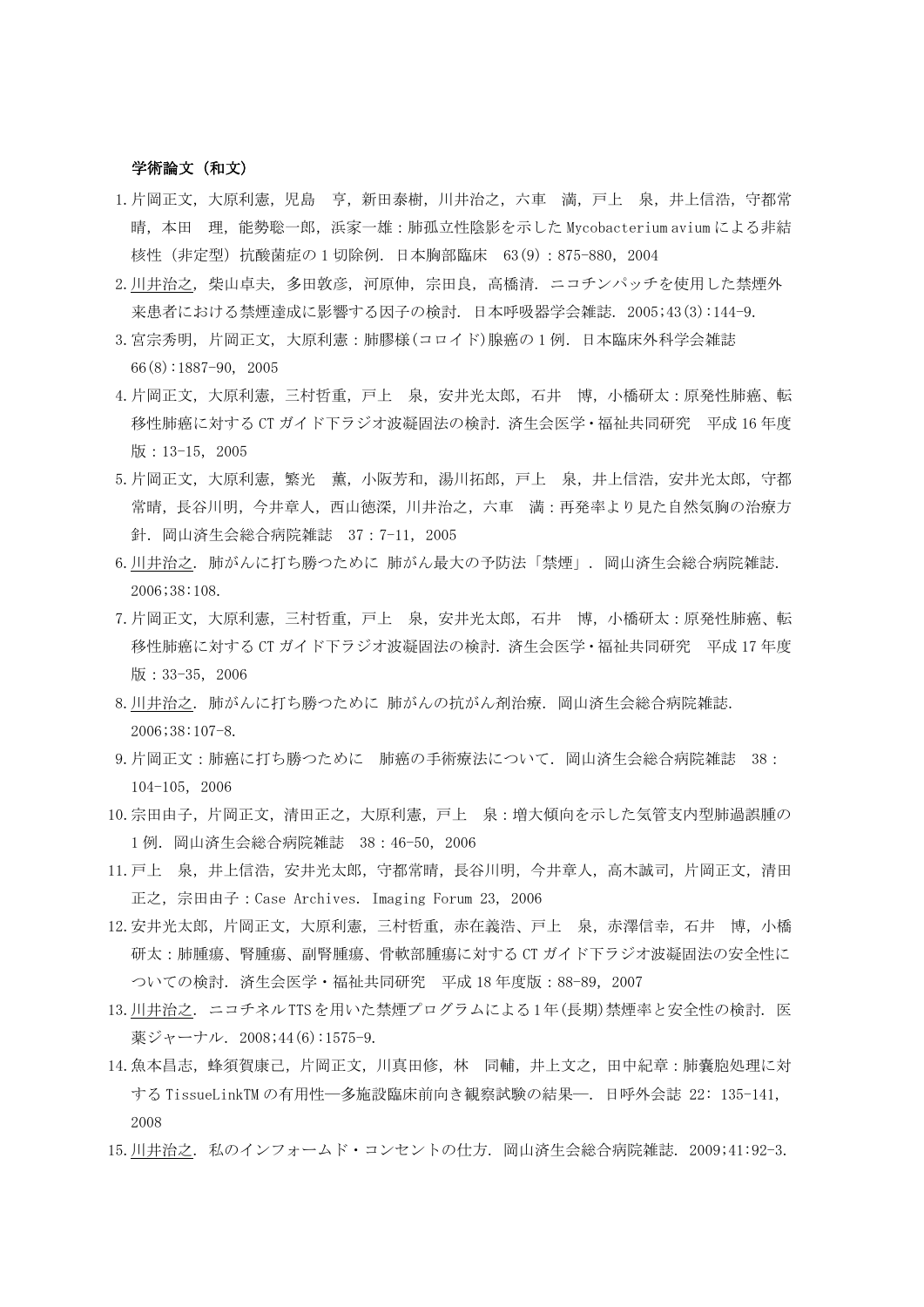- 16.川井治之, 渡辺一彦, 六車満. 【禁煙 喫緊の課題となった受動喫煙防止】 喫煙と臨床 肺が ん・COPD(慢性閉塞性肺疾患)診療. 治療学. 2009;43(2):185-9.
- 17.渡辺一彦, 川井治之, 六車満, 大原利憲. 大腸癌術後、悪性腫瘍との鑑別を要した肺放線菌症の 1 例. 日本呼吸器学会雑誌. 2009;47(8):682-6.
- 18.保田紘一郎,片岡正文,仁熊健文,三村哲重,大原利憲:膵癌肺転移の 2 切除例.日臨外会誌 70(3): 691-696, 2009
- 19.片岡正文,仁熊健文,三村哲重,須井健太,吉田龍一,大原利憲:肝細胞癌肺転移,肺門リンパ 節転移切除後長期生存を得た 1 例.日臨外会誌 70(4): 1029-1032, 2009
- 20.安井光太郎,大原利憲,三村哲重,赤在義浩,片岡正文,戸上 泉,赤澤伸幸,石井 博,小橋 研太:肺および肝以外の悪性腫瘍に対するラジオ波凝固療法の安全性についての検討.済生  $85(8): 59-61, 2009$
- 21.片岡正文,大原利憲:肺癌手術の種類と方法.メディア視覚教材+実践手術看護 3(5): 114-23, 2010
- 22.前田直見,片岡正文,大原利憲:左上葉切除を施行した肺膿瘍を併発した Wegener 肉芽腫症の 1 例.日呼外会誌 25(7): 751-755, 2011
- 23.川井治之. NURSE TREND SNS を活用した禁煙啓発 ソーシャル・ネットワーキング・サービス (SNS)を利用した禁煙啓発システムの構築と今後の可能性. Nursing BUSINESS.  $2013;7(4):336-7.$
- 24. 安原 功, 片岡正文, 丸山昌伸, 木村臣一, 新田泰樹: 胸腔鏡補助下に切除した縦隔内迷入性甲 状腺腫の 1 例.日鏡外会誌 18:103-106, 2013
- 25.小原智美, 川井治之, 柿本みはる, 加藤美保子, 本井伝美香, 藤井満理, et al. ニコチンパッ チを使用した禁煙外来患者における禁煙達成阻害因子の検討 うつを基礎疾患とする患者に注 目して. 日本胸部臨床. 2014;73(10):1237-42.
- 26.川井治之. 【糖尿病診療における ICT(Information and Communication Technology)活用術】 糖 尿病医療連携におけるITの活用 コラム 医療におけるSNSの利用 健康啓発活動を中心に. 糖 尿病診療マスター. 2015;13(7):592-4.
- 27.森末 遼,片岡正文,稲葉基高,坂本修一,小林照貴,山田元彦:腹膜透析患者における横隔膜 交通症に対する胸腔鏡下手術手技の検討.日鏡外会誌 20: 417-423, 2015
- 28.伏見拓郎,宮本耕吉,川井治之,能勢聡一郎,片岡正文:肺癌に合併したサルコイド反応による リンパ節腫大の 3 例.日呼外会誌 30(5): 633-8, 2016
- 29.石川 亘,片岡正文,仁熊健文,三村太亮,安井和也,児島 亨:上縦隔リンパ節転移を切除し た肝外胆管癌の 1 例.日臨外会誌 77(11):2760-3, 2016
- 30.森末 遼,片岡正文,稲葉基高,坂本修一,小林照貴,山田元彦:腹膜透析患者における横隔膜 交通症に対する胸腔鏡下手術手技の検討.日鏡外会誌 20: 417-423, 2015
- 31.伏見拓郎,宮本耕吉,川井治之,能勢聡一郎,片岡正文:肺癌に合併したサルコイド反応による リンパ節腫大の 3 例.日呼外会誌 30(5): 633-8, 2016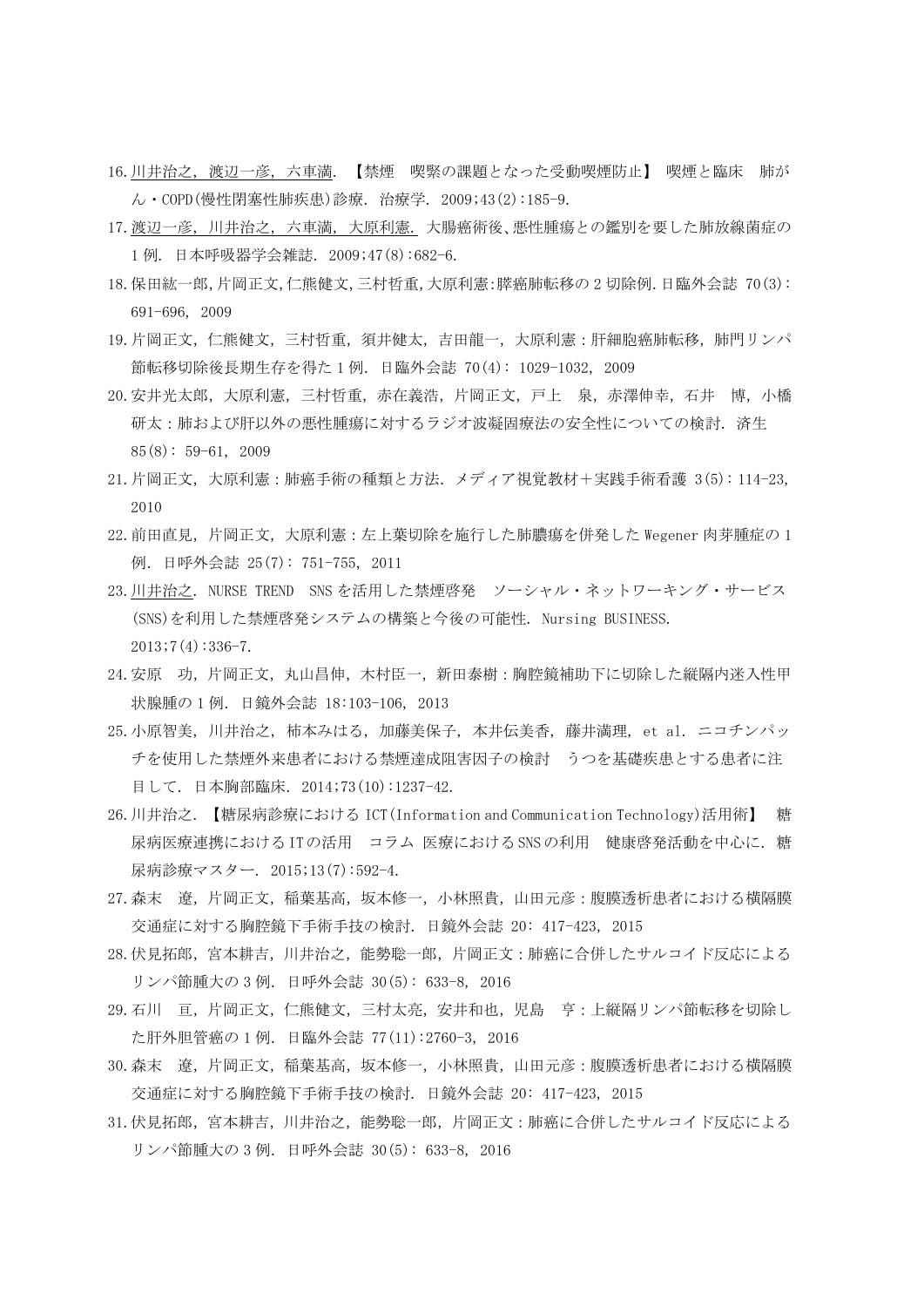32.石川 亘,片岡正文,仁熊健文,三村太亮,安井和也,児島 亨:上縦隔リンパ節転移を切除し た肝外胆管癌の 1 例.日臨外会誌 77(11):2760-3, 2016 学会発表(国内)

#### 学会発表(国内)

- 1.片岡正文,大原利憲,吉田龍一,児島 亨,長尾厚樹,鴨 宣之,岸本浩行,森下紀夫,繁光 薫, 仁熊健文,高畑隆臣,赤在義浩,三村哲重,木村秀幸,筒井信正,広瀬周平:当院における気胸 診療の変転と現況.第 68 回岡山大学第一外科教室開講記念会:10 月 6 日/2002,岡山
- 2.渡辺敏之,片岡正文,児島 亨,大原利憲,安達充芳:経過中縮小傾向を示した肺扁平上皮癌の 1 例.第 149 回岡山外科会:10 月/2002,倉敷
- 3.川井治之, 多田敦彦, 山下素弘, 小松彦太郎, 深井志摩夫, 河原正明: 40 歳以下若年者肺癌 404 例の臨床的検討. 第 43 回日本肺癌学会総会, 福岡, 2002/11/22
- 4.川井治之, 柴山卓夫, 多田敦彦, 高橋清: ニコチンパッチを使用した禁煙外来患者における禁 煙達成に影響する因子の検討. 第 43 回日本呼吸器学会総会, 福岡, 2003/3/14
- 5.片岡正文,大原利憲,岡本康久:肝細胞癌肺転移切除例3例の検討.第 20 回日本呼吸器外科学 会総会:5 月 8-9 日(発表 9 日)/2003,東京
- 6.木林 透,片岡正文,新田泰樹,大原利憲:肺性肥大性骨関節症を合併した Localized fibrous tumor of pleura の 1 例. 第 46 回関西胸部外科学会: 6 月 12-13 日/2003, 京都
- 7.新田泰樹,大原利憲,片岡正文,木村秀幸:SCC 高値を呈した良性の肺腫瘤性病変の 1 例.第 46 回関西胸部外科学会:6 月 12-13 日/2003,京都
- 8.田辺俊介,片岡正文,新田泰樹,大原利憲:塵肺症に合併した肺扁平上皮癌の一例.第 42 回日 本肺学会中国四国地方会:7 月 18-19 日/2003,下関
- 9. 押柄順子,鴨 宣之, 片岡正文, 大原利憲:胸膜中皮腫後腹膜転移の 1 切除例. 第 152 回岡山外 科会:10 月 25 日/2003,津山
- 10. 片岡正文,大原利憲:再発率より見た自然気胸の治療方針. 第 56 回日本胸部外科学会総会: 11 月 19-21 日(発表 20 日)/2003,東京
- 11.川井治之, 六車満: 病院敷地内禁煙予定の当院における喫煙に関する職員アンケート. 第 44 回 日本呼吸器学会総会, 東京, 2004/3/31
- 12.石山修平, 川井治之, 六車 満, 伊藤 守, 大家昌源, 塩出純二, 山本和秀, 平松 信, 高田 真治, 糸島達也: 肺性肥大性骨関節症を伴った Solitary fibrous tumor の一例. 第 90 回日本内 科学会中国地方会, 岡山, 2004/5/29
- 13.戸上泉, 本田理, 守都常晴, 安井光太郎, 井上信浩, 片岡正文, 大原利憲, 平木祥夫:同一胸腔 内に 2 個存在した有茎性の限局性胸膜線維性腫瘍の 1 例.第 23 回日本画像医学会:2 月/2004, 東京
- 14.片岡正文,大原利憲,木村秀幸,三村哲重,赤在義浩,高畑隆臣,仁熊健文,新田泰樹,鴨 宣 之,川嶋 健,長尾厚樹,吉田龍一,木林 透,田辺俊介,繁光 薫,筒井信正,安井光太郎: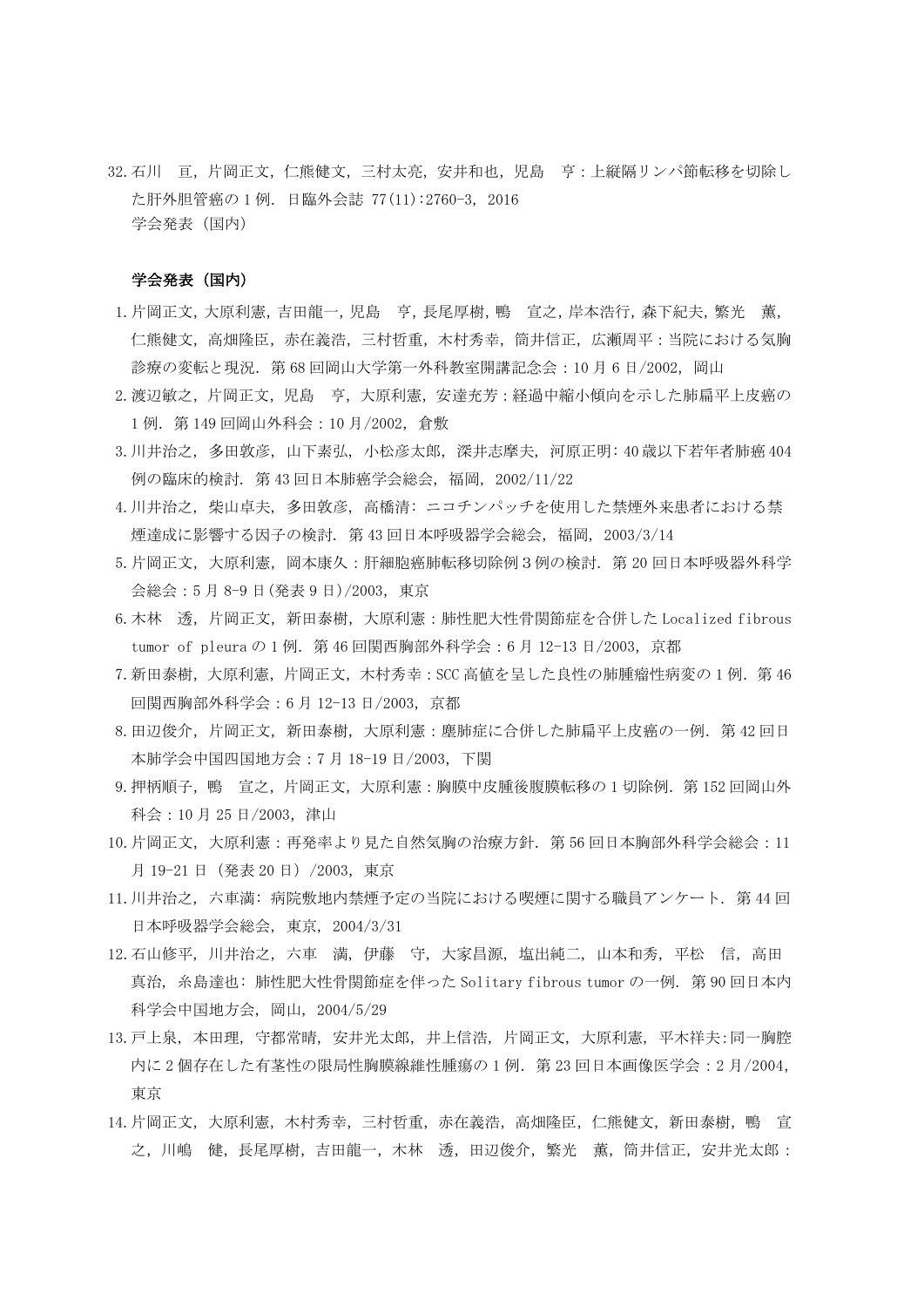切除不能転移性肺癌に対する CT ガイドラジオ波凝固法 4 例の経験. 第 104 回日本外科学会定期 学術集会:4 月 7-9 日(発表 8 日)/2004,大阪

- 15. 田辺俊介,片下岡正文,大原利憲,石井泰則:検診にて発見された肺アミロイドーシスの一例. 第 21 回日本呼吸器外科学会総会:5 月 27-28 日(発表 27 日)/2004,横浜
- 16.長尾厚樹,大原利憲,片岡正文,新田泰樹:Vinorelbine 外来単剤投与により QOL の改善が得ら れた術後再発肺癌の 2 例.第 47 回関西胸部外科学会学術集会:6 月 24-25 日(発表 24 日)/2004, 名古屋
- 17.塩路康信,大澤亙,大原利憲,片岡正文:無症状で発見され,画像上腫瘤陰影を呈した肺放線菌 症の一例.第 29 回日本外科系連合学会学術集会:7 月 2-3/2004,東京
- 18.石田道拡,片岡正文,大原利憲,川井治之,六車 満,戸上 泉,井上信浩,守都常晴,能勢聡 一郎,浜家一雄:肺孤立性陰影を示した Mycobacterium avium による非定型抗酸菌症の 1 切除例. 第 39 回日本呼吸器学会中国四国地方会: 7月 2-3 (発表 2 日) / 2004, 高松
- 19.吉冨志乃舞,片岡正文,川井治之,六車 満,安井光太郎,戸上 泉,能勢聡一郎,大原利憲: 長期経過中、増大傾向を示し切除した嚢胞上腫瘤の 1 例.第 39 回日本呼吸器学会中国四国地方 会:7 月 2-3(発表 3 日)/2004,高松
- 20.石田道拡,片岡正文,大原利憲,木村秀幸,筒井信正:肺内に発生した solitary fibrous tumor の 1 例.第 155 回岡山外科会:10 月 30 日/2004,岡山(日赤)
- 21.宮宗秀明,片岡正文,西田 剛,川井治之,六車 満,能勢聡一郎,大原利憲:膠様(コロイド) 腺癌の1例. 第13回日本呼吸器内視鏡学会中国四国支部会: 2月 26日/2005, 米子
- 22. 片岡正文, 大原利憲: 肺内転移再発切除例の検討. 第 22 回日本呼吸器外科学会総会: 6月 2-3 日(発表2日)/2005,京都
- 23.片岡正文,安井光太郎,戸上 泉,三村哲重,大原利憲,石井 博,小橋研太:原発性肺癌、転 移性肺癌に対する CT ガイド下ラジオ波凝固法の検討. 第58回済生会学会: 10月 15-16(発表16 日)/2005,北九州
- 24.梅村茂樹、瀧川奈義夫、堀田勝幸、藤原良朗、佐藤賢、細川忍、頼冠名、荻野敦子、内田亜希子、 川井治之、海野正俊、田端雅弘、木浦勝行、谷本光音: 肺癌治療における臨床研究の現況. 第 4 回日本臨床腫瘍学会総会, 大阪, 2006/3/17
- 25.堀田尚克, 岡原正幸, 亀井治人, 畝川芳彦, 野上尚久, 渡辺洋一, 玄馬顕一, 森高智典, 川井 治之, et al.: 切除不能の肺非小細胞癌局所進展例(LA-NSCLC)に対する Cisplatin,5-Fu 併用化 学療法と同時胸部照射の長期予後成績. 第 45 回 日本肺癌学会中国四国支部会, 松山, 2006/7/14, 15
- 26.小坂芳和,片岡正文,大原利憲:肺癌術後間質性肺炎急性増悪に対して、シベレスタットナトリ ウム(エラスポール)を使用した 1 例.SIRS/ALI(急性肺障害)治療フォーラム in OKAYAMA:4 月 22/2006,岡山
- 27.小坂芳和,片岡正文,大原利憲:肺癌術後の特発性間質性肺炎の急性増悪に対してシベレスタッ トナトリウムを投与した1例.第 49 回関西胸部外科学会学術集会:6 月 29,30(発表 29)/2006,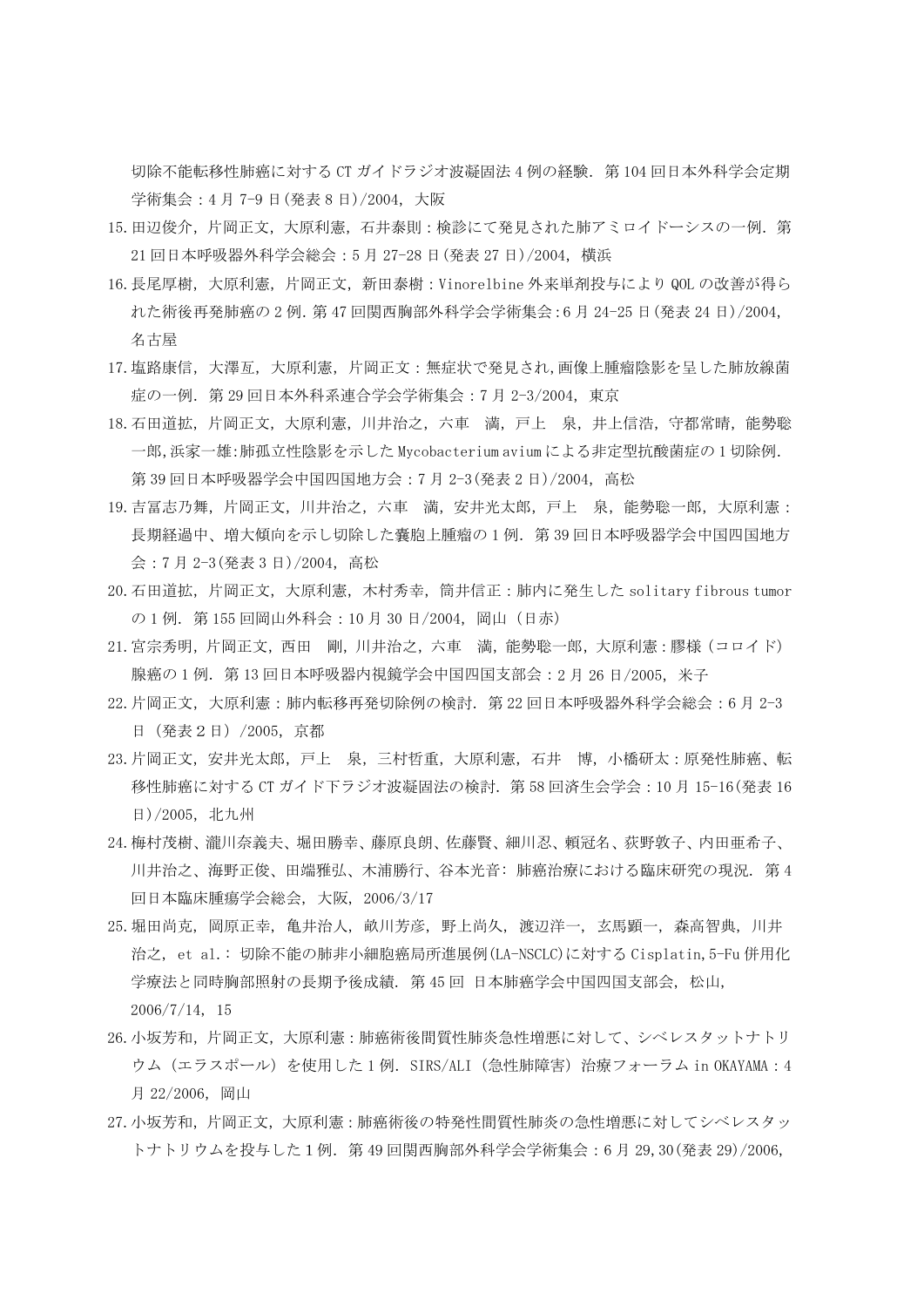浜松

- 28.河本浩伸、片岡正文,繁光 薫,小坂芳和,湯川拓郎,石田道拡,清田正之,大原利憲:ネオベ ール被覆による自然気胸に対する胸腔鏡下手術における再発率改善の試み.第 11 回中国四国内 視鏡外科研究会: 9月1日/2006, 岡山
- 29.片岡正文,大原利憲,林 同輔:原発性肺癌、転移性肺癌に対する CT ガイド下ラジオ波凝固法 の検討.第 59 回日本胸部外科学会定期学術集会:10 月 1-4(発表 3 日)/2006,東京
- 30.片岡正文,安井光太郎,戸上 泉,三村哲重,大原利憲,石井 博,小橋研太:原発性肺癌、転 移性肺癌に対する CT ガイド下ラジオ波凝固法の検討. 第 59 回済生会学会 : 10 月 15/2006, 大津
- 31.片岡正文,大原利憲,川井治之,六車 満,安井光太郎,戸上 泉:肺癌手術後再発時期と再発 部位.第 47 回日本肺癌学会総会:12 月 14,15(発表 14)/2006,京都
- 32.野村知代, 片山治子, 川井治之, 丸山啓輔.: Churg-Strauss syndrome(CSS)の 2 例 ロイコトリ エン拮抗剤との関連について. 日本皮膚科学会岡山地方会, 岡山, 2007/1
- 33.川井治之, 渡邉一彦, 六車満: 当院における肺癌化学療法症例の予後因子の検討
- 34.第 47 回日本呼吸器学会総会, 東京, 2007/5/12
- 35.齋藤玄哲, 川井治之, 渡邉一彦, 六車満, 糸島達也: 当院における肺癌化学療法症例の予後因 子の検討. 第 97 回日本内科学会中国地方会, 岡山, 2007/11/17
- 36.稲葉基高,片岡正文,川井治之,清田正之,渡辺一彦,六車 満,大原利憲:術後気管支段端ア スペルギルス症の 1 例. 第 15 回日本呼吸器内視鏡学会中国四国支部会: 1 月 27/2007, 広島
- 37.河本洋伸,片岡正文,大原利憲:PGA シート被覆による胸腔鏡下肺囊胞切除術の再発率改善の試 み.第 24 回日本呼吸器外科学会総会(一般ビデオ):5 月 17,18(発表 17)/2007,横浜
- 38. 片岡正文, 大原利憲, 河本洋伸 : 乳癌手術後 20 年目に発症した胸壁転移の 1 切除例. 第 24 回日 本呼吸器外科学会総会:5 月 17,18(発表 18)/2007,横浜
- 39.魚本昌志,蜂須賀康己,片岡正文,川真田修,林 同輔,井上文之:肺囊胞処理に対する Tissue Link™の有用性––他施設臨床試験の結果––. 第 24 回日本呼吸器外科学会総会 (一般ビデオ):5 月 17,18(発表 18)/2007,横浜
- 40.片岡正文,大原利憲:非小細胞肺癌術後脳転移再発症例の検討.第 60 回日本胸部外科学会定期 学術集会: 10月 17-20 (発表 18) / 2007, 仙台
- 41.川井治之,渡辺一彦,片岡正文,六車 満,大原利憲:手術不能肺癌症例の予後因子の検討―喫 煙歴・肝転移も予後因子である.第 48 回日本肺癌学会総会:11 月 8-9/2007,名古屋
- 42.新家崇義, 頼冠名, 藤原慶一, 松尾潔, 米井敏郎, 佐藤利雄, 渡邉一彦, 川井治之 et al.: 非 小細胞肺癌のリンパ節転移診断における FDG PET-CT の有用性. 第 67 回日本医学放射線学会総会, 横浜, 2008/4/4
- 43.中道 亮, 川井治之, 渡辺一彦, 六車 満, 糸島達也: 肺癌治療中に胸水より非結核性抗酸菌を 検出した一例. 第 98 回日本内科学会中国地方会, 宇部, 2008/5/31
- 44.渡辺一彦, 川井治之, 六車満, 大原利憲, 勝田知也.: 気胸合併肺癌7症例の検討. 第48回日本 呼吸器学会総会, 神戸, 2008/6/15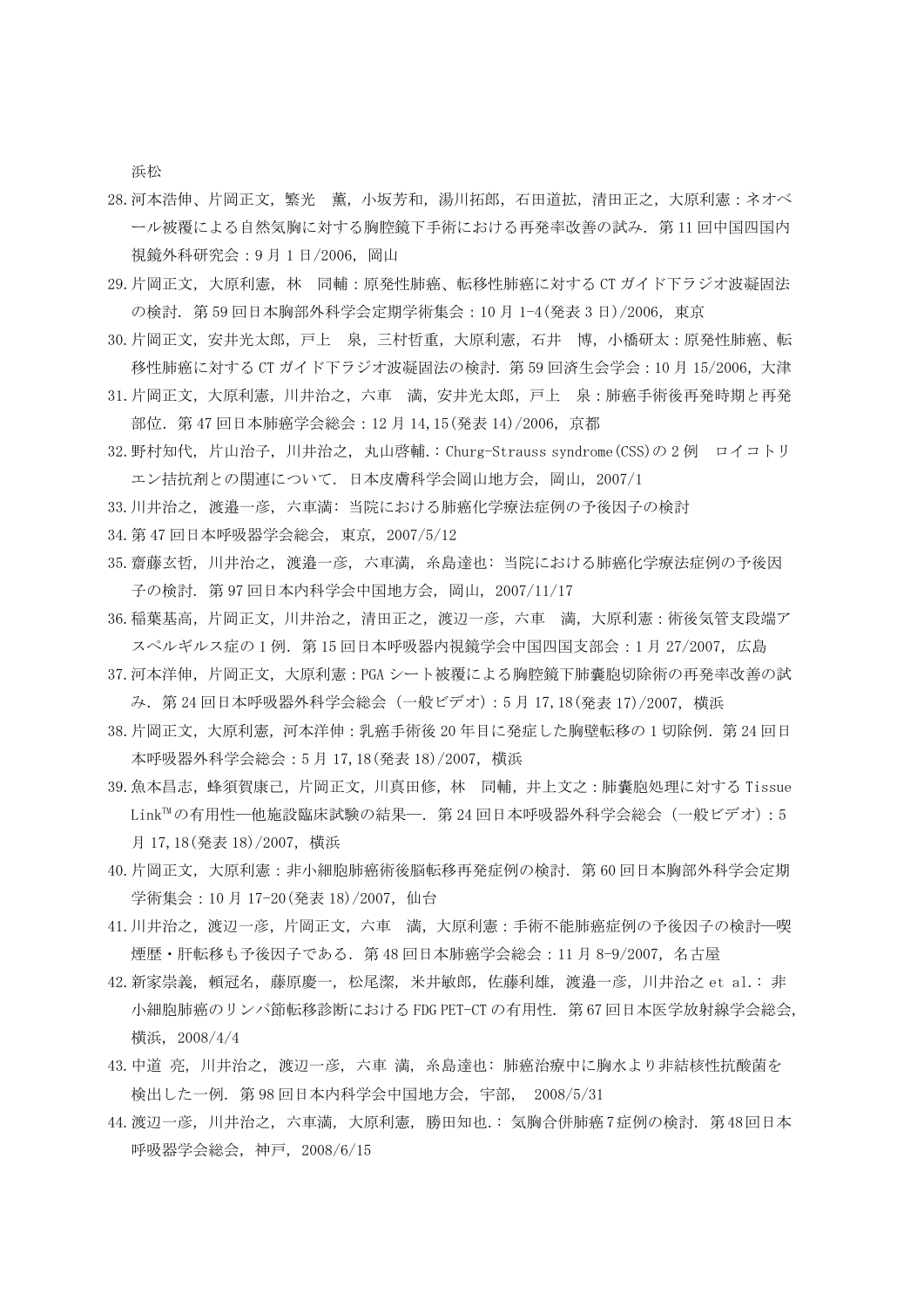- 45.川井治之, 渡辺一彦, 六車満, 大原利憲.: 当院における非小細胞肺癌脳転移症例の予後因子の 検討. 第 48 回日本呼吸器学会総会, 神戸, 2008/6/15
- 46.渡辺一彦, 川井治之, 六車 満, 繁光 薫, 片岡正文, 大原利憲:原発性肺癌、大腸癌術後転移 性肺癌との鑑別に苦慮した肺放線菌症の一例. 第 43 回日本呼吸器学会中国・四国地方会, 2008.7.19
- 47.小原智美, 柿本みはる, 川井治之, 井原敬子, 近藤淳,他: ニコチンパッチを使用した禁煙外来 患者における禁煙達成阻害因子の検討−うつを基礎疾患とする患者に注目して−. 第 61 回済生 会学会, 岡山, 2008.10.18
- 48.宮阪 梨華,渡辺 一彦,川井 治之,六車 満,糸島 達也: 肺癌に Mycobacterium Kansassi を合併した 2 症例. 第 99 回日本内科学会中国地方会, 米子, 2008.11.8
- 49. 保田紘一郎, 片岡正文, 大原利憲: 肺腺癌切除断端に発症し再切除した肺扁平上皮癌の1例. 第 25 回日本呼吸器外科学会総会:5 月 29-30(発表 30 日)/2008, 宇都宮
- 50.保田紘一郎,片岡正文,三村哲重,大原利憲:膵癌術後の肺転移に対して 2 度の切除術を施行し て長期生存を得た1例. 第51回関西胸部外科学会:6月 19-20(発表19)/2008,富山
- 51. 渡辺一彦, 川井治之, 六車 満, 片岡正文, 大原利憲:肺癌脊髄転移症例の検討. 第49回日本 肺癌学会総会:11 月 13,14/2008, 北九州
- 52.渡辺一彦、川井治之、六車満: 気管支鏡ナビゲーションシステム (Bf-NAVI)の使用経験, 第 17 回呼吸器内視鏡学会中国四国支部会, 高松, 2009.2.22
- 53.川井治之, 渡辺一彦, 六車満, 吉岡弘鎮, 林秀敏, 畝川芳彦, 野上尚之, 加藤有, 新海哲, 前 田忠士, 青江啓介, 細川忍, 松尾恵太郎, 堀田勝幸, 瀧川奈義夫, 田端雅弘, 木浦勝行, 谷本 光音: 再発肺非小細胞癌に対するドセタキセルとドセタキセル+S-1 併用の無作為化第 2 相試験 (OLCSG 0503). 第 100 回日本内科学会中国地方会, 出雲, 2009.5.30
- 54.渡辺 一彦, 川井 治之, 六車 満: M. abscessus 肺感染症の一例. 第 100 回日本内科学会中国地 方会, 出雲, 2009.5.30
- 55.岡田 俊明, 張田 信吾, 久山 彰, 堀田 勝幸, 木浦 勝行, 瀧川 奈義夫, 吉岡 弘鎮, 米井 敏 郎, 藤原 慶一, 亀井 治人, 梅村 茂樹, 畝川 芳彦, 川井 治之, 別所 昭宏, 井上 孝司, 森 高 智典, 前田 忠士, 上岡 博, 田端 雅弘, 谷本 光音: 肺非小細胞肺癌に対する EGFR-TKI 治 療中の間質性肺疾患の頻度やパターンに対する 検討. 第 100 回日本内科学会中国地方会, 出雲, 2009.5.30
- 56.川井治之, 渡辺一彦, 六車満, 大原利憲: 保険診療での禁煙外来の禁煙阻害因子の検討-うつの 影響に着目して-. 第 49 回日本呼吸器学会総会, 東京, 2009.6.13
- 57.渡辺 一彦, 川井 治之, 六車 満. 当院における人工呼吸器管理成績と小型人工呼吸器の使用経 験. 日本呼吸器学会中国四国地方会, 松江, 2009.7.18
- 58.川井 治之, 渡辺 一彦, 六車 満, 吉岡 弘鎮, 林 秀敏, 畝川 芳彦, 野上 尚之, 加藤 有加, 新海 哲, 前田 忠士, 青江 啓介, 細川 忍, 松尾 恵太郎, 堀田 勝幸, 瀧川 奈義夫, 田端 雅 弘, 木浦 勝行, 谷本 光音. 再発肺非小細胞癌に対するドセタキセルとドセタキセル+S-1 併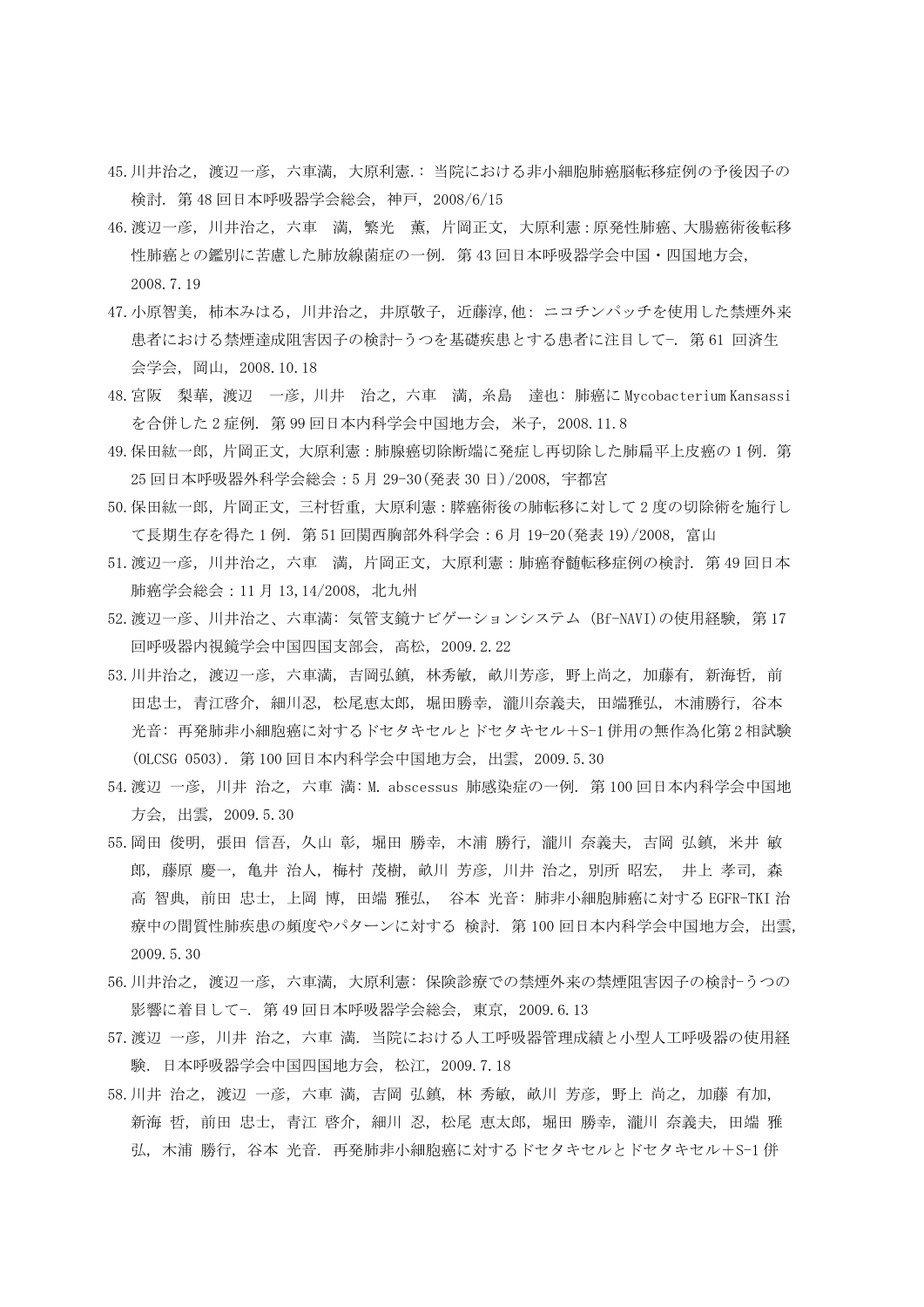用の無作為化第 2 相試験. 第 48 回日本肺癌学会中国・四国支部会, 松江, 2009.7.17

- 59.岡田 俊明, 張田 信吾, 久山 彰一, 岡田 俊明, 張田 信吾, 久山 彰一, 堀田 勝幸, 木浦 勝 行, 瀧川 奈義夫, 吉岡 弘鎮, 米井 敏郎, 藤原 慶一, 亀井 治人, 梅村 茂樹, 畝川 芳彦, 川 井 治之, 別所 昭宏, 井上 孝司, 森高 智典, 前田 忠士, 上岡 博, 田端 雅弘, 谷本 光音: 肺非小細胞肺癌に対する EGFR-TKI 治療中の間質性肺疾患の頻度やパターンに対する検討. 第 48 回日本肺癌学会中国・四国支部会, 松江, 2009.7.17
- 60.瀧川 奈義夫、木浦 勝行、田端 雅弘、堀田 勝幸、 畝川 芳彦、野上 尚之、加藤 有加、新海 哲、 吉岡 弘 鎮、林 秀敏、川井 治之、前田 忠士、細川 忍、松尾 恵太郎、谷本 光音: 再発肺非小 細胞癌に対するドセタキセルとドセタキセル+ S1 併用の無作為化第 II 相試験:
- 61.片岡正文,保田紘一郎,稲葉基高,石川 亘,大原利憲:Ⅰ期非小細胞肺癌に対する積極的部分 切除の適応について.第 109 回日本外科学会定期学術集会:4 月 2/2009,福岡
- 62. 保田紘一郎,片岡正文,繁光 薫,新田泰樹,木村臣一,仁熊健文,高畑隆臣,赤在義浩,三村 哲重,木村秀幸,大原利憲,安井光太郎,宗田由子:大腸癌肺転移に対する手術療法とラジオ波 治療の比較.第 109 回日本外科学会定期学術集会:4 月 4/2009,福岡
- 63.保田紘一郎,片岡正文,大原利憲:肺癌術後のフォローアップにおける FDG-PET, FDG-PET/CT の位置づけ.第 26 回日本呼吸器外科学会総会:5 月 14-15/2009, 北九州
- 64.矢田勇慈,片岡正文,保田紘一郎,大原利憲:腎細胞癌根治術後、6 年経過して孤立性胸膜転移 をきたした 1 手術例.第 26 回日本呼吸器外科学会総会:5 月 14-15/2009, 北九州
- 65.片岡正文,保田紘一郎,大原利憲:肝細胞癌肺転移,肺門リンパ節転移切除後長期生存を得た 1 例.第 26 回日本呼吸器外科学会総会:5 月 14-15/2009, 北九州
- 66.国府島健,片岡正文,保田紘一郎,大原利憲,川井治之,渡辺一彦,六車 満:肋骨原発血管腫 の 1 例.第 48 回日本肺癌学会中国・四国支部会:7 月 17-18/2009, 松江
- 67. 安原 功, 片岡正文, 大原利憲: 胸腔鏡下に切除した中縦隔異所性甲状腺腫の1例. 第170 回岡 山外科会:10 月 17/2009,岡山(岡山済生会病院)
- 68.保田紘一郎,安井光太郎,片岡正文,大原利憲:肝細胞癌肺転移に対する手術,ラジオ波焼却療 法(RFA)の治療成績.第 50 回日本肺癌学会総会:11 月 12-13/2009,東京
- 69.足立卓哉, 吉岡正雄, 足立千紘, 渡邉一彦, 川井治之, 大家昌源, et al. 最近経験した腸結核 が疑われた 2 例. 日本結核病学会中国四国支部学会 2009.9.19 岡山
- 70.梅村茂樹, 亀井治人, 洲脇俊光, 木浦勝行, 瀧川奈義夫, 堀田勝幸, 吉岡弘鎮, 米井敏郎, 藤 原慶一, 張田信吾, 久山彰一, 岡田俊明, 畝川芳彦, 川井治之, 別所昭宏, 森高智典, 青江啓 介, 前田忠士, 上岡 博, 田端雅弘, 谷本光音: 肺非小細胞癌に対する EGFR-TKI 治療中の間質 性肺疾患の頻度やパターンに関する検討, 第 50 回日本呼吸器学会, 京都, 2010.4.23
- 71.細川忍, 渡辺洋一, 別所昭宏, 松尾圭祐, 畝川芳彦, 野上尚之, et al.: プラチナ化学療法後に 増悪した非小細胞肺癌に対する Docetaxel 単剤療法と Docetaxel+S-1 併用療法の無作為化第 2 相試験. 第 50 回日本呼吸器学会, 京都, 2010.4.23
- 72.川井治之, 渡辺一彦, 六車満, 吉岡弘鎮, 林秀敏, 畝川芳彦, et al. : 再発肺非小細胞癌に対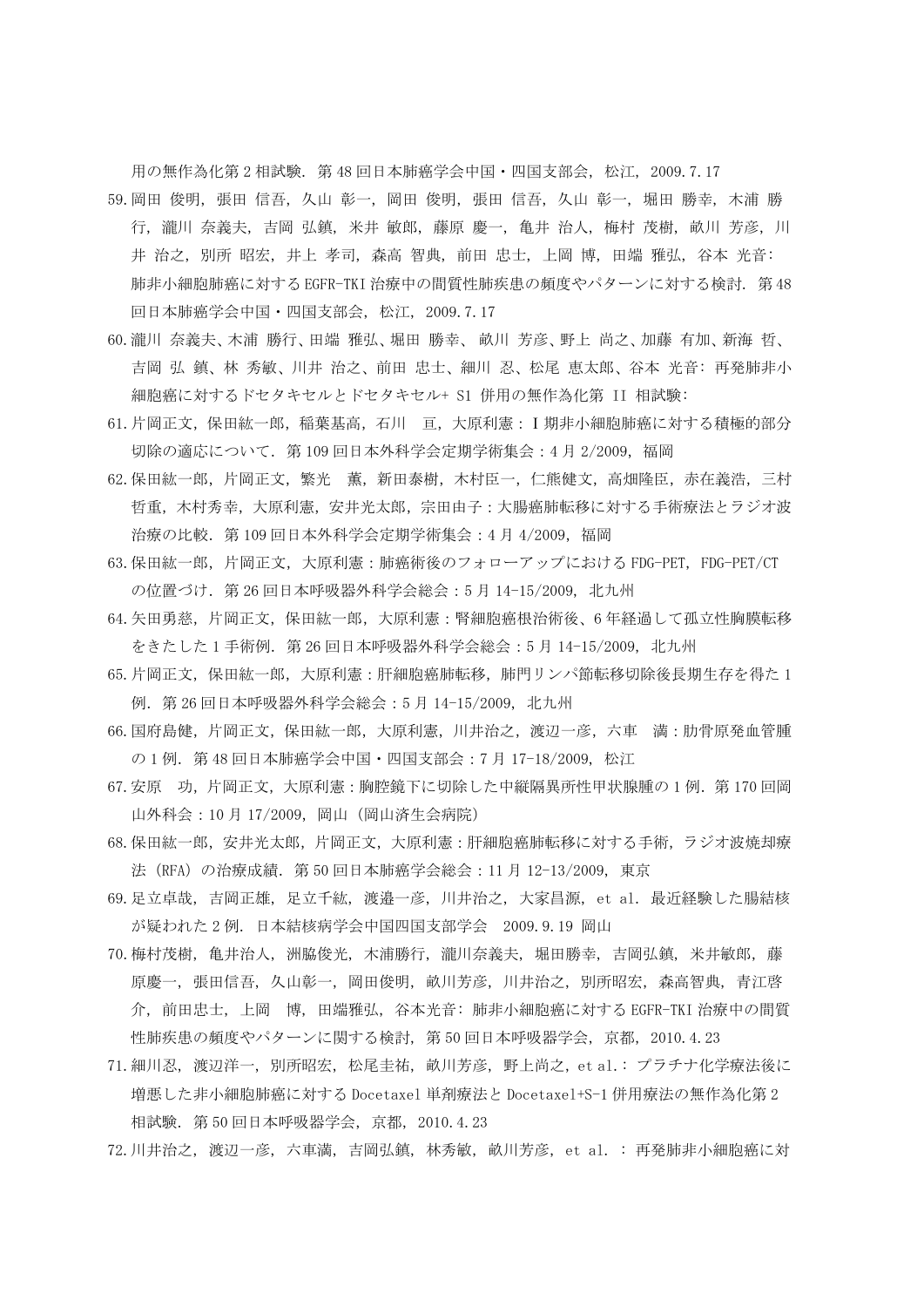するドセタキセルとドセタキセル+S-1 併用の無作為化第 2 相試験. 第 49 回日本肺癌学会 中 国・四国支部会 2010/7/17

- 73.梅村茂樹, 亀井治人, 洲脇俊光, 木浦勝行, 瀧川奈義夫, 堀田勝幸, et al. 腫瘍 肺非小細胞癌 に対する EGFR-TKI 治療中の間質性肺疾患の頻度やパターンに関する検討. 日本呼吸器学会雑誌. [会議録]. 2010.03;48(増刊):128.
- 74.片岡正文,石川 亘,国府島健,大原利憲:右 S6c, S10a 亜区域切除を行った細気管支肺胞上皮 型高分化型腺癌の 1 例. 第 27 回日本呼吸器外科学会総会: 5 月 13,14/2010, 仙台
- 75.石川 亘,片岡正文,矢田勇慈,国府島健,大原利憲:胆管細胞癌術後、孤立性縦隔リンパ節転 移症例に対して外科的切除が有効であった1例.第 27 回日本呼吸器外科学会総会:5 月 13,14/2010,仙台
- 76.国府島健,片岡正文,石川 亘,大原利憲:両側多発性転移性肺癌に対する定位放射線治療後の 再発に対し、救済手術が有効であった1例.第 27 回日本呼吸器外科学会総会:5 月 13,14/2010, 仙台
- 77.宮原一彰,片岡正文,稲葉基高,石川 亘,前田直見,大原利憲:非開胸背部アプローチにて切 除した傍上部胸椎神経性腫瘍の 3 例. 第 172 回岡山外科会: 6 月 12/2010, 岡山
- 78.安原 功,片岡正文:胸腔鏡下に切除した縦隔内甲状腺腫の 1 例.第 23 回日本内視鏡外科学会 総会:10 月 18-20/2010, 横浜
- 79.渡辺一彦, 川井治之, 六車満:ガイドワイヤー下に、EWS を挿入し改善をみた難治性気胸の 1 例. 第 19 回日本呼吸器内視鏡学会中国四国支部会, 2011.1.22 新居浜
- 80.渡辺一彦, 川井治之, 六車満. : ガイドワイヤー下に、EWS を挿入し改善をみた難治性気胸の 1 例. 第 19 回日本呼吸器内視鏡学会中国四国支部会 2011/1/22 新居浜
- 81. 岡田 剛, 片岡正文, 大原利憲 : 原発不明頚部縦隔リンパ節転移癌の一治療経験. 第 28 回日本呼 吸器外科学会総会:5 月 12-13/2011, 別府
- 82. 前田直見, 片岡正文, 大原利憲:巨大肺膿瘍を併発した Wegener 肉芽腫症の 1 例. 第 28 回日本 呼吸器外科学会総会:5 月 12-13/2011, 別府
- 83.安井和也,片岡正文,岡田 剛,安原 功,國府島健,谷口文崇,前田直見,石川 亘,須井健 太, 稲葉基高, 児島 亨, 丸山昌伸, 新田泰樹, 木村臣一, 高畑隆臣, 仁熊健文, 赤在義浩, 西 山宣孝,三村哲重,木村秀幸,大原利憲:遠隔転移再発病巣に対する外科的手術適応における PET/CT の役割. 第 111 回日本外科学会学術集会: 5月/2011, 紙上発表
- 84.宮原一彰,片岡正文,渡邊一彦,川井治之,六車 満,大原利憲:特発性乳糜胸の一例.第 46 回日本呼吸器学会 中国・四国地方会:7 月 15-16/2011, 倉敷
- 85.井筒将斗,片岡正文,渡邊一彦,川井治之,六車 満,大原利憲:初発から長期経過後に発生し 切除した卵巣癌肺転移の 1 例.第 50 回日本肺癌学会 中国・四国支部会:7 月 15-16/2011, 倉 敷
- 86.佐野由文,岡崎幹生,豊岡伸一,山下泰弘,岡部和倫,森山重治,片岡正文,重松久之,西 英 行,小谷一敏,水谷尚雄,井野川英利,三好新一郎:VATS 時代における呼吸器外科医育成法‐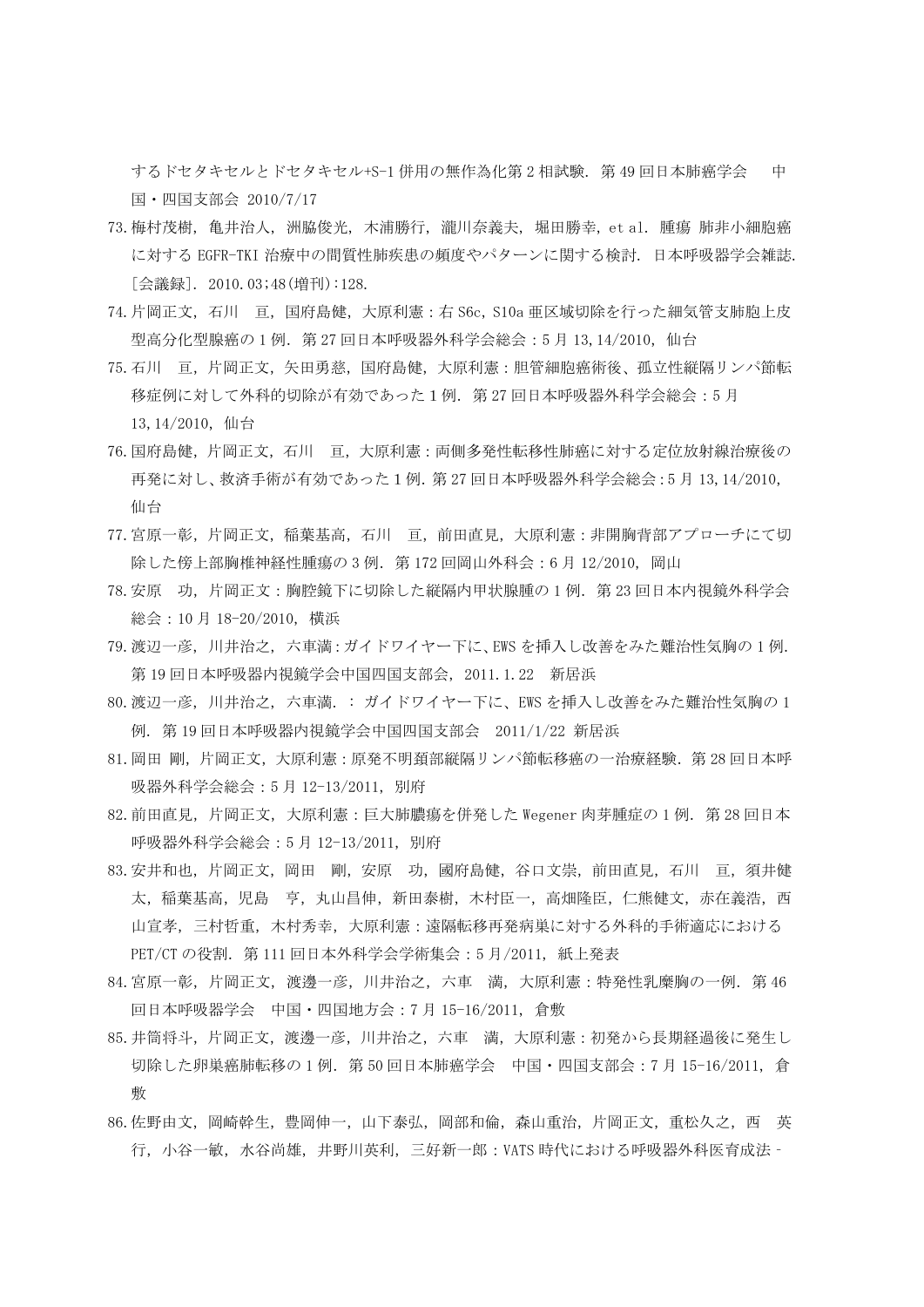岡山大学呼吸器外科関連施設における呼吸器外科医育成の実際‐.第 64 回日本胸部外科学会定 期学術集会(シンポジウム):10 月 9-12/2011, 名古屋

- 87.岡崎幹生,佐野由文,岡部和倫,山下泰弘,上野 剛,中田昌男,安藤陽夫,前田宏也,永廣 格, 片岡正文,森山重治,小谷一敏,水谷尚雄,西 英行,三好新一郎:肺大細胞神経内分泌癌切除 症例の検討‐岡山大学呼吸器外科研究会共同研究‐.第 64 回日本胸部外科学会定期学術集会: 10 月 9-12/2011, 名古屋
- 88.林 啓介、高橋 啓歩、村上 幸司、千田 茂樹、村藤 卓秀、山内久美子、岡崎直子、大塚あけみ、 桃木律也、渡辺一彦:臨床工学技士の立場から当院呼吸サポートチームの活動について.第 27 回日本医工学治療学会:4/2011
- 89.林 啓介、田尾 伸幸、青木 豪、佐々木 新、村上 幸司、高橋 啓歩、佐藤 芳美、角 幸奈、岡田 弘毅、高尾 晃輔、高橋 雅人、内海 美智子、片岡 かおり、上田 貴美子、千田茂樹:PCPS の人 工肺へ高流量 CO2 混合ガスを用いた結露対策について. 第 27 回日本医工学治療学会: 4/2011
- 90.林 啓介、田尾 伸幸、青木 豪、佐々木 新、村上 幸司、高橋 啓歩、岡野 慎也、角 幸奈、岡田 弘毅、高橋 雅人、高尾 晃輔、内海 美智子、片岡 かおり、上田 貴美子、千田 茂樹:高流量CO2 混合ガスをPCPSの人工肺へ加温送気した際の結露対策について. 第21回日本臨床工学会:5/2011
- 91.川井治之:肺癌診療と禁煙指導. 禁煙推進医師歯科医師連盟学術総会 2012/2/11 東京都
- 92.急性胸膜炎、膿胸における局所麻酔下胸腔鏡の処置検討.: 渡辺一彦, 川井治之, 六車満. 第 20 回 日本呼吸器内視鏡学会中国四国支部会, 出雲市, 2012/3/3
- 93.渡辺一彦, 板野純子, 川井治之, 六車満, 片岡正文, 大原利憲.: 当院における急性胸膜炎に対 する局所麻酔下胸腔鏡による治療成績の検討. 第 20 回 日本呼吸器内視鏡学会中国四国支部会, 出雲市, 2012/3/3
- 94. 井筒将斗, 片岡正文, 稲葉基高, 岡田 剛, 丸山啓輔, 渡辺一彦, 川井治之, 六車 満, 平松 信, 大原利憲:腹膜透析により発見され胸腔鏡手術により軽快した横隔膜交通症の1例. 第20回日 本呼吸器内視鏡学会中国四国支部会:3 月 3/2012, 出雲
- 95.岡田 剛,片岡正文,大原利憲,安井光太郎:胸腔鏡下手術における術前 CT ガイド下 VATS マー カー留置の安全性と有用性の検討.第 112 回日本外科学会定期学術集会:4月 12-14/2012,幕 張
- 96.藤井雅邦,吉岡正雄,渡辺一彦,齊藤玄哲,伊藤 守,石山修平,藤原明子,片岡正文,塩出純 二:EUSFNA にて診断しえた肺癌膵転移の一例.日本超音波医学会第 85 回学術集会:5 月 25-27/2012, 東京
- 97. 小川俊博, 片岡正文, 小林照貴, 岡田 剛, 大原利憲: 肺癌術後脳転移再発例に対して放射線治 療およびゲフィチニブを投与し長期生存中の 2例. 第29回日本呼吸器外科学会総会:5月 17-18/2012, 秋田
- 98.小林照貴,片岡正文,三村太亮,岡田 剛,小川俊博,大原利憲:胸腔鏡補助下に気管支形成を 伴う上葉切除を行った超高齢者肺癌の 1 例.第 29 回日本呼吸器外科学会総会:5 月 17-18/2012, 秋田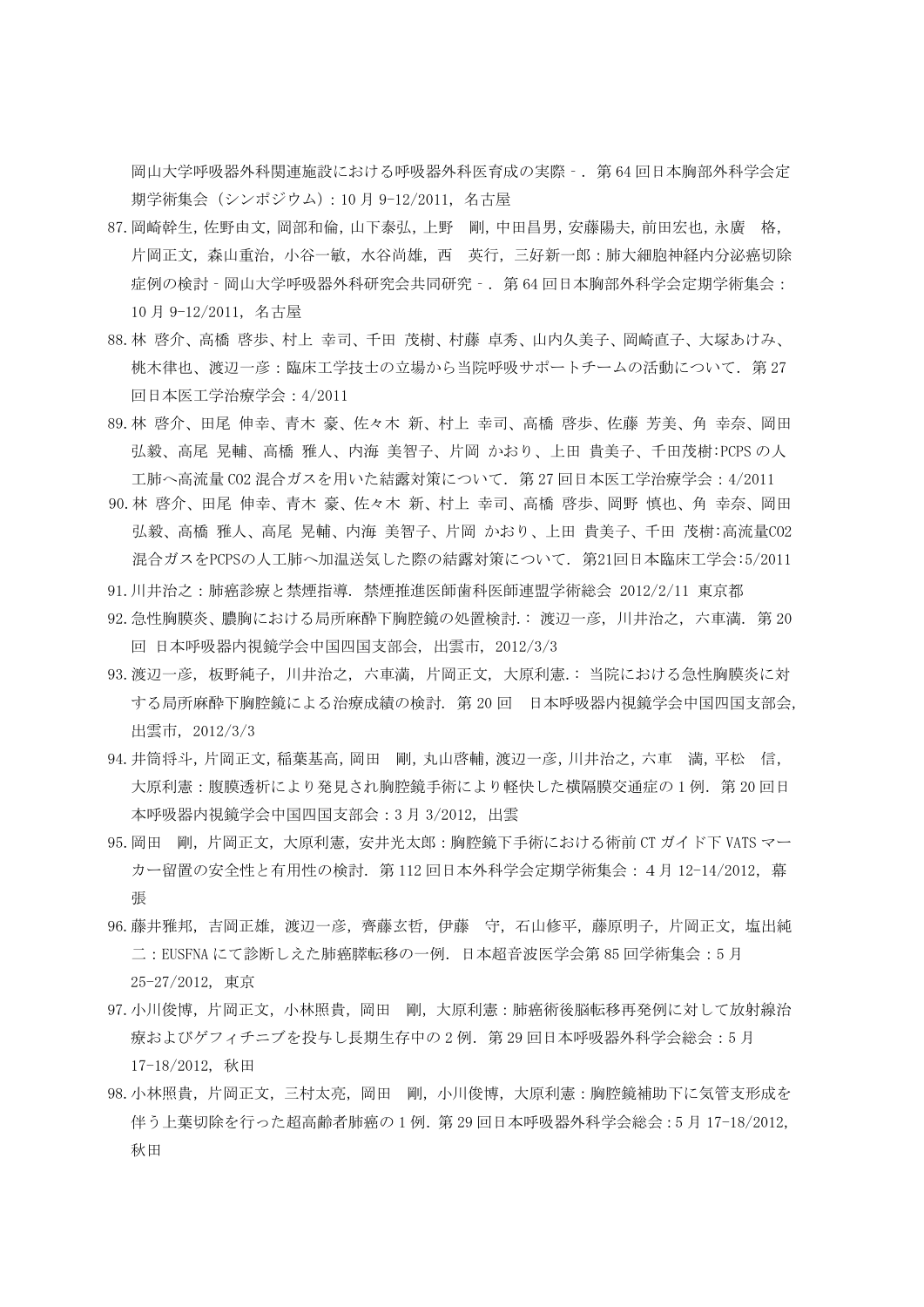- 99.垣内義彦,片岡正文,渡邊一彦,川井治之,六車 満,大原利憲:多発肺転移と鑑別が困難であ った多発肺膿瘍の 1 例.第 47 回日本呼吸器学会中国・四国地方会:7 月 20-21/2012, 下関
- 100. 河原聡一郎, 片岡正文, 小川俊博:検診にて多発結節影を認めた肺アミロイドーシスの1例:第 47 回日本呼吸器学会中国・四国地方会:7 月 20-21/2012, 下関
- 101.藤原由貴,片岡正文,岡田 剛,川井治之,渡邊一彦,六車 満,大原利憲:喀血を繰り返す非 結核性抗酸菌症に対し肺切除を行った1例.第 47 回日本呼吸器学会中国・四国地方会:7 月 20-21/2012, 下関
- 102.片岡正文,大原利憲:もっと知ろう肺がんの話;肺がんの縮小手術と低侵襲手術.第 10 回岡山済 生会総合病院市民公開講座:9 月 1/2012, 岡山
- 103. 奥村典仁, 園部 誠, 岡部和倫, 中村廣繁, 片岡正文, 山下泰弘, 中田昌男, 片岡和彦, 山下芳 典,三好新一郎,吉岡弘鎮,掘田勝幸,豊岡伸一,坂本純一,伊達洋至;瀬戸内肺癌研究会:非 小細胞肺癌術後補助化学療法としてのS-1+CBDCA併用療法とS-1単剤継続維持療法の多施設共同 認容性試験.第 53 回日本肺癌学会総会(ワークショップ):11 月 8-9/2012, 岡山
- 104.川井治之,渡辺一彦,六車 満,板野純子,片岡正文,大原利憲:ソーシャル・ネットワーキン グ・サービス (SNS) を利用した「"禁煙センセイ"禁煙啓発システム」について. 第 53 回日本 肺癌学会総会(ワークショップ):11 月 8-9/2012, 岡山
- 105. 河原聡一郎, 片岡正文, 大原利憲:原発不明のリンパ節転移で6年後原発巣が現れた症例. 第 53 回日本肺癌学会総会:11 月 8-9/2012, 岡山
- 106.渡辺一彦,板野純子,川井治之,六車 満,片岡正文,大原利憲:肺癌膵・腎転移と十二指腸転 移を同時発症した多発癌の一例.第 53 回日本肺癌学会総会:11 月 8-9/2012, 岡山
- 107.岡林弘樹,片岡正文,大原利憲,川井治之,渡辺一彦,六車 満:化学療法・手術療法が奏功し た肺・リンパ節内に転移をきたした embryonal carcinoma の 1 例.第 53 回日本肺癌学会総会: 11 月 8-9/2012, 岡山
- 108.片岡正文,大原利憲,川井治之,渡辺一彦,六車 満,岡林弘樹:他病死率からみた高齢者肺癌 の手術適応.第 53 回日本肺癌学会総会:11 月 8-9/2012, 岡山
- 109.片岡正文,木林 透,垣内慶彦,國府島健,大原利憲:胸膜再発に対し再切除を行った肺性肥厚 性骨関節症を伴った胸膜繊維性腫瘍の1例.第74回日本臨床外科学会総会:11月29-12月1/2012, 東京
- 110.森末 遼,片岡正文,大原利憲:腹膜透析により発見され胸腔鏡下手術により軽快した横隔膜交通 症の 2 例.第 175 回岡山外科会:1 月 19/2013, 岡山
- 111.板野純子,渡辺一彦,川井治之,六車 満,片岡正文,大原利憲,坪井有香,長谷川明,石原節 子,守都常晴,安井光太郎,戸上 泉:著名な低酸素血症を来した若年者の肺炎の一例. 第81 回胸部疾患懇話会:2 月 5/2013, 岡山

112.宮本耕吉,片岡正文,垣内慶彦,岡林弘樹,大原利憲:PET/CT 陽性多発リンパ節 sarcoid reaction を伴った原発性は胃癌の 2 切除例.第 30 回日本呼吸器外科学会総会:5 月 9-10/2013, 名古屋 113.垣内慶彦,岡片岡正文,大原利憲:自然気胸に対する組織補強材付加自動縫合器を用いた胸腔鏡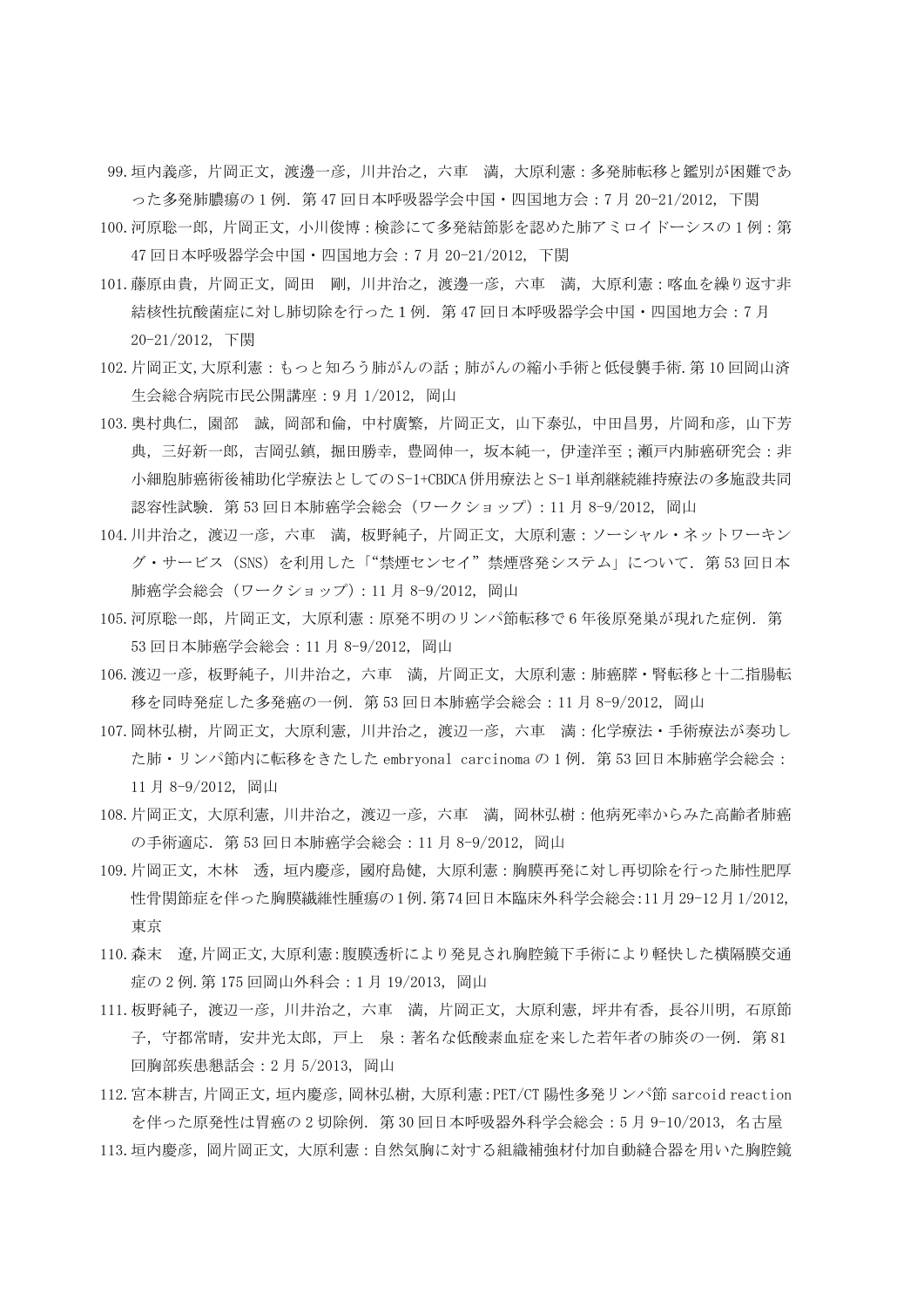下肺嚢胞切除例の検討.第 30 回日本呼吸器外科学会総会:5 月 9-10/2013, 名古屋

114.岡林弘樹,片岡正文,垣内慶彦,宮本耕吉,大原利憲:急速に増大した胸膜 solitary fibrous tumor の 1 例.第 30 回日本呼吸器外科学会総会:5 月 9-10/2013, 名古屋

- 115.片岡正文:cT2N1M0 以下の症例 (initial surgery 症例) におけるリンパ節郭清範囲とその rationale, 手術手技––肺葉切除におけるリンパ節郭清 (郭清範囲とその手技)標準郭清 VS 縮 小郭清―.岡山呼吸器外科カンファレンス:8 月 31/2013, 岡山
- 116.森末 遼,片岡正文,木村臣一,小林照貴,稲葉基高:腹膜透析患者における横隔膜交通症に対 して胸腔鏡手術を施行した 2 例.第 26 回日本内視鏡外科学会総会:11 月 28-30/2013, 福岡
- 117.小林照貴,片岡正文,森末 遼:側臥位に対し右側臥位、気胸併用により胸腔鏡下胸腺摘出術を 施行した 1 例.第 26 回日本内視鏡外科学会総会:11 月 28-30/2013, 福岡
- 118.渡辺一彦, 板野純子, 川井治之, 六車満, 片岡正文: 食道気管支瘻に対し、ガイドワイヤーを用 い、EWS を充填し瘻孔閉鎖できた 1 例. 第 21 回日本呼吸器内視鏡学会中国四国支部会, 徳島, 2013/2/16
- 119.川井治之:シンポジウム 禁煙推進における SNS の活用 ソーシャル・ネットワーキング・サー ビス (SNS) を利用した「"禁煙センセイ" 禁煙啓発システム」の構築.第 22 回日本禁煙推進医 師歯科医師連盟学術総会 , 天童, 2013/2/9
- 120.板野純子, 渡邉一彦, 川井治之, 六車満, 大原利憲.: 原発性肺癌に合併した心タンポナーデの 予後因子の臨床的検討. 第 53 回日本呼吸器学会学術総会, 東京, 2013/4/19-4/21
- 121.渡辺一彦, 板野純子, 川井治之, 六車満, 片岡正文, 大原利憲.: 当院における急性胸膜炎に対 する局所麻酔下胸腔鏡による治療成績の検討. 第 36 回日本呼吸器内視鏡学会学術集会, 大宮, 2013 年 6 月 20 日~21 日
- 122.林啓介、村上 幸司、高橋 啓歩、青木 豪、佐々木 新、田尾 伸幸、片岡 かおり、内海 美智子、 佐藤 芳美、角 幸奈、岡田 弘毅、高橋 雅人、高尾 晃輔、上田 貴美子:開放型酸素吸入システ ム OxyMask の装着位置による吸気酸素濃度と吸気炭酸分圧の測定.第 28 回日本医工学治療学 会:3/2012
- 123.林 啓介、村上 幸司、高橋 啓歩、佐藤 芳美、角 幸奈、岡田 弘毅、佐々木 新、青木 豪、高橋 雅人、高尾 晃輔、片岡 かおり、内海 美智子、田尾 伸幸、上田 貴美子、渡邉一彦:人工呼吸器 Trilogy02 のソフトウエアアップデート後より発生しやすくなったアラームについて. 第34回 日本呼吸療法医学会学術総会:7/2012
- 124.林 啓介、村上 幸司、高橋 啓歩、佐々木 新、田尾 伸幸、片岡 かおり、内海 美智子、藤江 美 優、角 幸奈、青木 豪、岡田 弘毅、高橋 雅人、高尾 晃輔、上田 貴美子:リザーバー付き酸 素マスクのエコマスクと Inspiron オキシジェンマスクにおける吸入酸素濃度の比較. 第23回日 本臨床工学会:5/2013
- 125.林 啓介、山内久美子、大塚あけみ、渡邉一彦:の異なる呼気ポートからのリーク音量比較につ いて.35 回日本呼吸療法医学会学術総会:5/2013
- 126.佐々木新、林啓介、上田貴美子、村上幸司、田尾伸幸、高尾晃輔、高橋雅人、高橋啓歩、青木豪、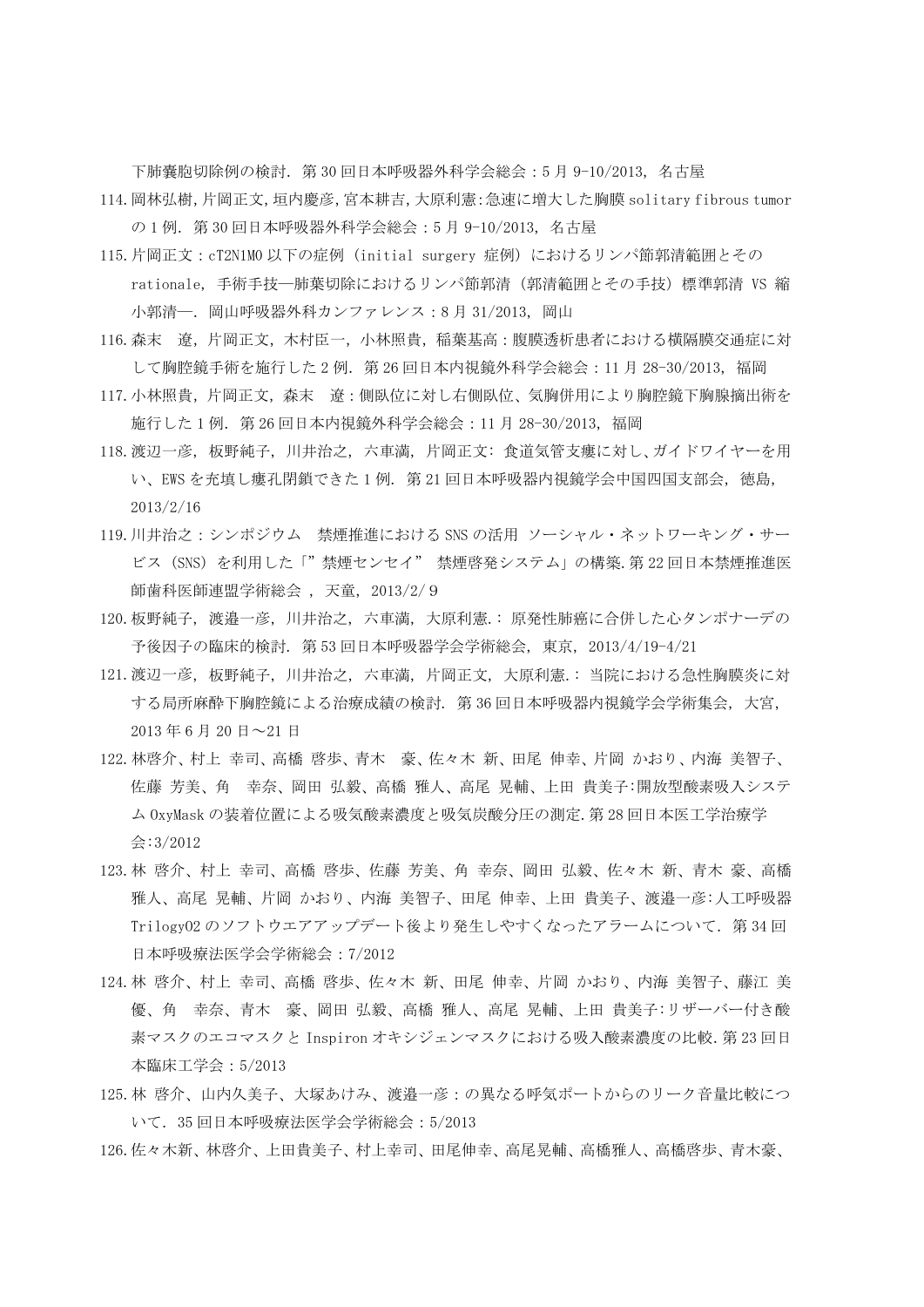岡田弘毅、角幸奈、藤江美優、森重亜耶:プンフェイスマスクの有効性の比較・検討。4 回中四 国臨床工学会:11/2014

- 127.光井恵麻,森末 遼,片岡正文,仁熊健文,山田元彦,宮本耕吉,升田智也,庄司良平,植村光 太郎,小林照貴,岡林弘樹,小松泰浩,垣内慶彦,小川俊博,工藤由里絵,坂本修一,工藤泰崇, 安原 功, 河本洋伸, 児島 亨, 丸山昌伸, 宇野 太, 新田泰樹, 木村臣一, 高畑隆臣, 赤在義 浩,西山宣孝,三村哲重,大原利憲:リウマチ性多発筋痛症を合併した肺癌·肝転移の1例. 第 176 回岡山外科会:1 月 18/2014, 倉敷(川崎医大)
- 128.渡邊一彦,板野純子,川井治之,六車 満,片岡正文:気管支肺胞洗浄・胸水穿刺から確定診断 に至った急性好酸球性肺炎の一例.第 22 回日本呼吸器内視鏡学会中国四国支部会:2 月 15/2014, 岡山
- 129.片岡正文,三村哲重,西山宣孝,赤在義浩,高畑隆臣,仁熊健文,木村臣一,新田泰樹,宇野 太, 丸山昌伸,児島 亨,河本洋伸,稲葉基高,大原利憲:Clinical stage I, II の非小細胞肺癌 に対する縦隔リンパ節郭清範囲の検討.第 114 回日本外科学会定期学術集会:4 月 3-5/2014, 京 都
- 130. 園部 誠, 奥村典仁, 岡部和倫, 中村廣繁, 片岡正文, 山下泰弘, 中田昌男, 片岡和彦, 山下芳 典,三好新一郎,吉岡弘鎮,堀田勝之,豊岡伸一,坂本純一,伊達洋至: S-1+CBDCA 併用療法と S-1 維持療法による NSCLC 術後補助化学療法の多施設共同容認試検〜SLCG1001〜.第 55 回日本 肺癌学会学術集会:11 月 14-16/2014, 京都
- 131.光井恵麻,片岡正文,森末 遼,仁熊健文,児島 亨,小林照貴,三村哲重,大原利憲:リウマ チ性多発筋痛症に合併した原発性肺癌·肝転移の1例. 第76回日本臨床外科学会総会: 11月 20-22/2014, 郡山
- 132.宮本耕吉,片岡正文,小林照貴,大原利憲,三村哲重,西山宣孝,赤在義浩,高畑隆臣,仁熊健 文,木村臣一,新田泰樹,宇野 太,丸山昌伸,児島 亨,河本洋伸:膿胸に伴う感染性大動脈 瘤を発症し救命しえた1例. 第76回日本臨床外科学会総会: 11月 20-22/2014, 郡山
- 133.板野純子, 渡邉一彦, 川井治之, 六車満, 塩出純二, 平松信. 肺炎治療におけるβラクタム薬 と点滴静注アジスロマイシン併用療法の有効性に関する検討. 日本内科学会雑誌.  $2014;103(Supp1.):169.$
- 134.川井治之:YouTube(禁煙センセイチャンネル)を利用した禁煙啓発活動について. 第 8 回日本禁 煙学会学術総会, 沖縄, 2014 年 11 月 16 日
- 135.渡辺一彦, 川井治之, 片岡正文. P12-1 複数回の気管支充填術と集学的治療を行い治癒した難 治性気胸の1例(気管支充填術2,Posterセッション12,第38回日本呼吸器内視鏡学会学術集会). 気管支学 : 日本気管支研究会雑誌. 2015;37:S250.
- 136.渡辺一彦,川井治之,片岡正文:局所麻酔下胸腔鏡処置後に非クロストリジウム壊死性ガス壊疽 をきたした肺腺癌の1例. 第23回日本呼吸器内視鏡学会中国四国支部会: 2月 28/2015, 高知
- 137.河田 [真理子](http://personalsearch.jamas.or.jp/api/opensearch?q=%5b%89%CD%93c%90%5E%97%9D%8Eq%5d/AU), 新川 [衣里子](http://personalsearch.jamas.or.jp/api/opensearch?q=%5b%90V%90%EC%88%DF%97%A2%8Eq%5d/AU), [吉富](http://personalsearch.jamas.or.jp/api/opensearch?q=%5b%8Bg%95x%8Cb%94%FC%5d/AU) 恵美, 荒川 [謙三](http://personalsearch.jamas.or.jp/api/opensearch?q=%5b%8Dr%90%EC%8C%AA%8EO%5d/AU), 片岡 [正文:](http://personalsearch.jamas.or.jp/api/opensearch?q=%5b%95%D0%89%AA%90%B3%95%B6%5d/AU)Erlotinib による Stevens-Johnson 症候群(SJS)の 1 例[.日本皮膚科学会雑誌](http://personalsearch.jamas.or.jp/index.php) (0021-499X)125 巻 3 号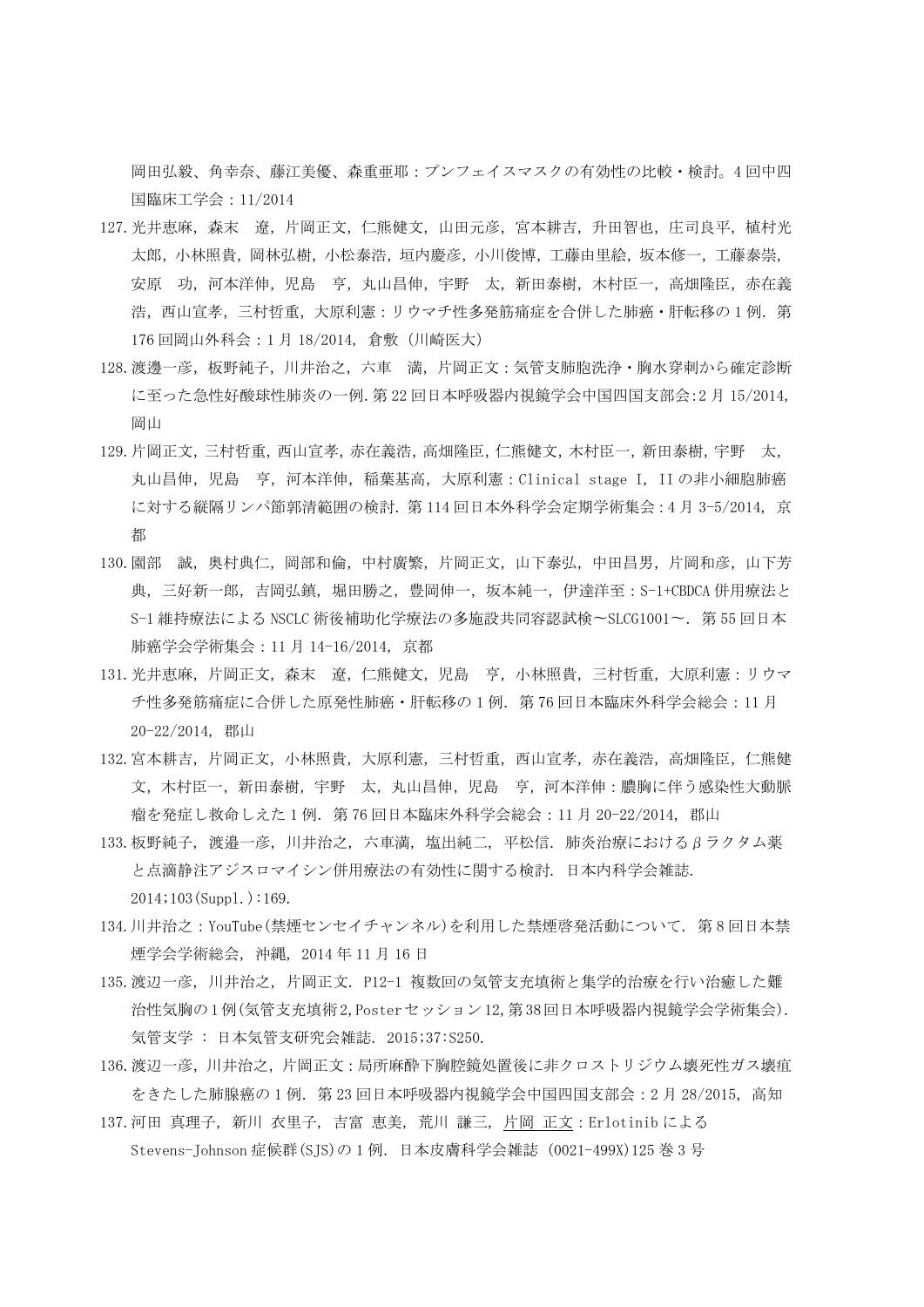Page474(2015.03)

- 138.片岡正文、宮本耕吉、山田元彦、庄司良平、升田智也、植村光太郎、小林照貴、森末 遼、武田 正、小松泰浩、坂本修一、工藤泰崇、稲葉基高、河本洋伸、児島 亨、大原利憲: 非小細胞肺癌 に対する積極的/消極的部分切除症例の検討. 第115 回日本外科学会定期学術集会: 4月 16-18/2015, 名古屋
- 139.片岡正文, 武田 正, 小林照貴, 宮本耕吉, 大原利憲:当院における大腸癌肺転移切除症例の検 討.第 32 回日本呼吸器外科学会総会:5 月 14,15/2015, 高松
- 140.武田 正, 片岡正文, 宮本耕吉, 小林照貴, 丸山昌伸, 大原利憲:結腸癌肝転移、肺転移術後肺 門リンパ節転移に対し手術を行い良好な経過を得た症例.第 32 回日本呼吸器外科学会総会:5 月 14,15/2015, 高松
- 141.[渡辺](http://personalsearch.jamas.or.jp/api/opensearch?q=%5b%93n%95%D3%88%EA%95F%5d/AU) 一彦, [川井](http://personalsearch.jamas.or.jp/api/opensearch?q=%5b%90%EC%88%E4%8E%A1%94V%5d/AU) 治之, 片岡 [正文:](http://personalsearch.jamas.or.jp/api/opensearch?q=%5b%95%D0%89%AA%90%B3%95%B6%5d/AU)複数回の気管支充填術と集学的治療を行い治癒した難治性 気胸の 1 例[.気管支学](http://personalsearch.jamas.or.jp/index.php) (0287-2137)37 巻 Suppl. PageS250(2015.05)
- 142.光井恵麻,片岡正文,宮本耕吉,児島 亨,松原孝明,大原利憲:肺切除後難治性気管支断端瘻、 肺瘻に対しヒストアクリル注入を行った 2 例の経験. 第58 回関西胸部外科学会学術集会:6月 12,13/2015, 岡山
- 143. 松原孝明, 片岡正文, 児島 亨, 宮本耕吉, 光井恵麻, 大原利憲:肝細胞癌肺動脈腫瘍塞栓に対 し肺動脈切開腫瘍栓摘出術を行った 1 例.第 58 回関西胸部外科学会学術集会:6 月 12,13/2015, 岡山
- 144.片岡正文:気胸併用側臥位鏡視下胸腺切除の経験.第 3 回岡山呼吸器外科カンファレンス:8 月 29/2015, 岡山
- 145.伏見卓郎,片岡正文,川井治之:肺癌術後多発リンパ節再発と鑑別が難しかった頸部・縦隔リン パ類上皮肉芽腫の 1 例.第 90 回中国四国外科学会総会:9 月 11,12/2015, 岡山
- 146.小國舜介,片岡正文,西山宣孝,工藤由里絵,伏見卓郎,鈴木美穂:甲状腺乳頭癌術後 11 年後 に骨転移巣および孤発性に生じた肺転移巣に対して、外科的治癒切除できた1例.第 90 回中国 四国外科学会総会:9 月 11,12/2015, 岡山
- 147.片岡正文,仁熊健文,武田正,森末遼,升田智也,宮本耕吉,庄司良平,山田元彦,植村光太郎, 光井恵麻,伏見拓郎,大原利憲:外来からの肺癌術前サポートの効果.第 77 回日本臨床外科学 会総会(ワークショッップ):11 月 26-28/2015, 福岡
- 148.岡部和倫,田尾裕之,宗淳一,豊岡伸一,奥村典仁,山下素弘,中田昌男,片岡正文,片岡和彦, 中村廣繁,山下芳典,園部誠,吉岡弘鎮,堀田勝幸,坂本純一,三好新一郎,伊達洋至:非小細 胞肺癌術後補助化学療法における S-1+CBDCA 併用療法と S-1 維持療法の他施設共同容認試験.第 56 回日本肺癌学会学術集会(ワークショップ):11 月 26-8/2015, 横浜
- 149. 中田昌男, 宗淳一, 奥村典仁, 中村廣繁, 福田実, 片岡正文, 梶原伸介, 青江基, 片岡和彦, 堀 田勝幸, 松尾恵太郎, 豊岡伸一, 伊達洋至: 病理病期 IA 期非小細胞肺癌完全切除例に対するテ ィーエスワン単剤による術後化学療法の無作為容認性試験. 第56 回日本肺癌学会学術集会(ワ ークショップ):11 月 26-8/2015, 横浜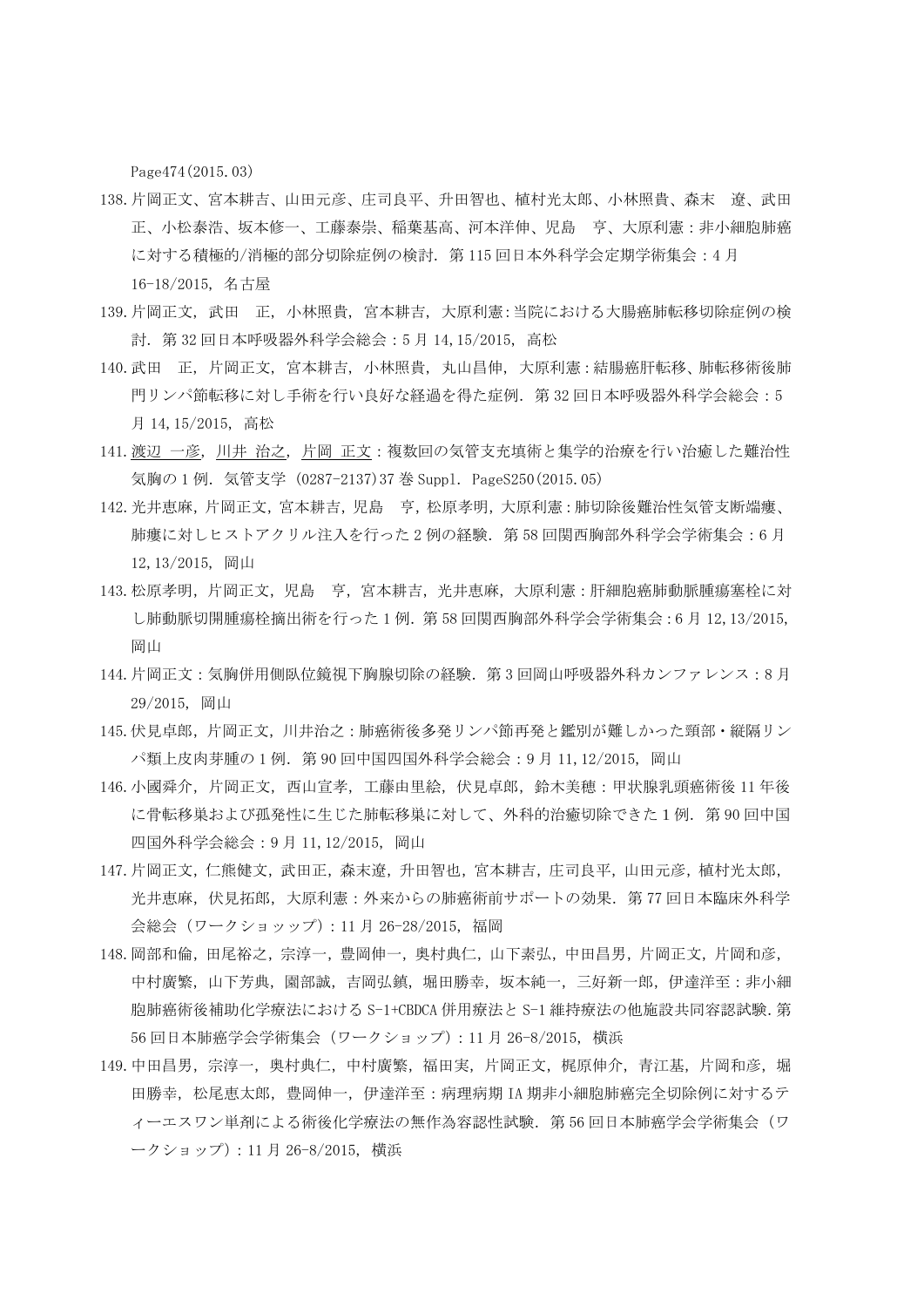- 150.森浩美, 草谷朋子, 川上恭弘, 川井治之. エルロチニブ服用患者におけるプロトンポンプ阻害 剤または H2 拮抗薬併用の実態調査. 第 13 回日本臨床腫瘍学会学術集会; 2015.7.16; 札幌.
- 151.草谷朋子, 藤森浩美, 川上恭弘, 川井治之. Cetuximab 投与に伴う低マグネシウム血症の発現状 況と対策の検討(頭頸部領域への適応拡大に関連して. 第 13 回日本臨床腫瘍学会学術集 会;2015.7.16; 札幌.
- 152. 武田 正, 片岡正文, 河本洋伸, 丸山昌伸, 新田泰樹, 高畑隆臣, 仁熊健文, 赤在義浩, 西山宣 孝,三村哲重,大原利憲:結腸・直腸癌(大腸癌)の縦隔・肺門リンパ節転移切除例の検討.第 116 回日本外科学会定期学術集会:4 月 14-16/2016, 大阪
- 153.伏見卓郎,片岡正文,丸山昌伸,新田泰樹,木村臣一,高畑隆臣,仁熊健文,赤在義浩,西山宣 孝,三村哲重,大原利憲:当院で経験した原発不明リンパ節がん 15 例の検討. 第 116 回日本外 科学会定期学術集会:4 月 14-16/2016, 大阪
- 154. 中村廣繁, 奥村典仁, 園部 誠, 岡部和倫, 片岡正文, 山下素弘, 中田昌男, 片岡和彦, 山下芳 典,宗 淳一,吉岡弘鎮,堀田勝幸,松尾恵太郎,坂本純一,豊岡伸一,三好新一郎,伊達洋至: 非小細胞肺癌術後補助化学療法における S-1+CBDCA 併用療法と S-1 維持療法の多施設共同認容 性試験.第 33 回日本呼吸器外科学会総会 5 月 12-13/2016,京都
- 155.片岡正文,伏見卓郎,武田 正,大原利憲:初回手術後 9 年 6 か月後に両側多発肺転移を切除した 原発性肺腺癌の 1 例. 第 33 回日本呼吸器外科学会総会 5 月 12-13/2016, 京都
- 156.村岡玄哉,片岡正文,光井恵麻,児島亨,奥谷大介,宇野太,大原利憲:SYNAPSE VINCENT を用 いた術後残存肺機能予測についての検討.9 月 28-10 月 1/2016, 岡山
- 157. 藤原俊哉, 松浦求樹, 岡部和倫, 片岡 和彦, 片岡 正文, 川真田修, 佐野 由文, 森山 重治, 山 下 素弘,豊岡 伸一,三好新一郎:手術を契機に診断した胸膜播種・悪性胸水症例に対する外科 的切除の予後に与える影響に関する調査(多施設共同後方視的解析).第 69 回日本胸部外科学会 定期学術集会 9 月 28-10 月 1/2016, 岡山
- 158. 平見 有二, 山根 正修'、水谷 尚雄'、片岡 正文<sup>3</sup>、岡崎 幹生'、豊岡 伸一5、三好 新一郎5: 状況認識力やリーダーシップ力が身につくーブタ胸部手術モデルを用いた 3 段階積み上げ式デ ザインによるスキルトレーニングの効果.第 69 回日本胸部外科学会定期学術集会 9 月 28-10 月 1/2016, 岡山
- 159.光井恵麻,片岡正文,奥谷大介,村岡玄哉,児島亨,宇野太,大原利憲:原発性肺癌術後のリン パ節転移再発に対して切除を行った症例の検討.第 69 回日本胸部外科学会定期学術集会 9 月 28-10 月 1/2016, 岡山
- 160. 片岡正文, 大原利憲, 三村哲重, 西山宣孝, 赤在義浩, 高畑隆臣, 仁熊健文, 木村臣一, 新田泰 樹,宇野太,丸山昌伸,児島亨,河本洋伸,筒井信正,木村秀幸,奥谷大介,村岡玄哉,工藤由 里絵,伏見卓郎,植村光太郎,西山岳芳,光井恵麻,陶守貴人,稲葉基高,保田絋一郎,武田正, 小林照貴,宮本耕吉:当院の転移性肺癌手術症例に関する報告のまとめ.第 82 回岡山大学第1 外科教室開講記念会 10 月 2/2016, 岡山
- 161.片岡正文,奥谷大介,川井治之,渡辺一彦,大原利憲:21 歳で発見され 23 歳時に切除した若年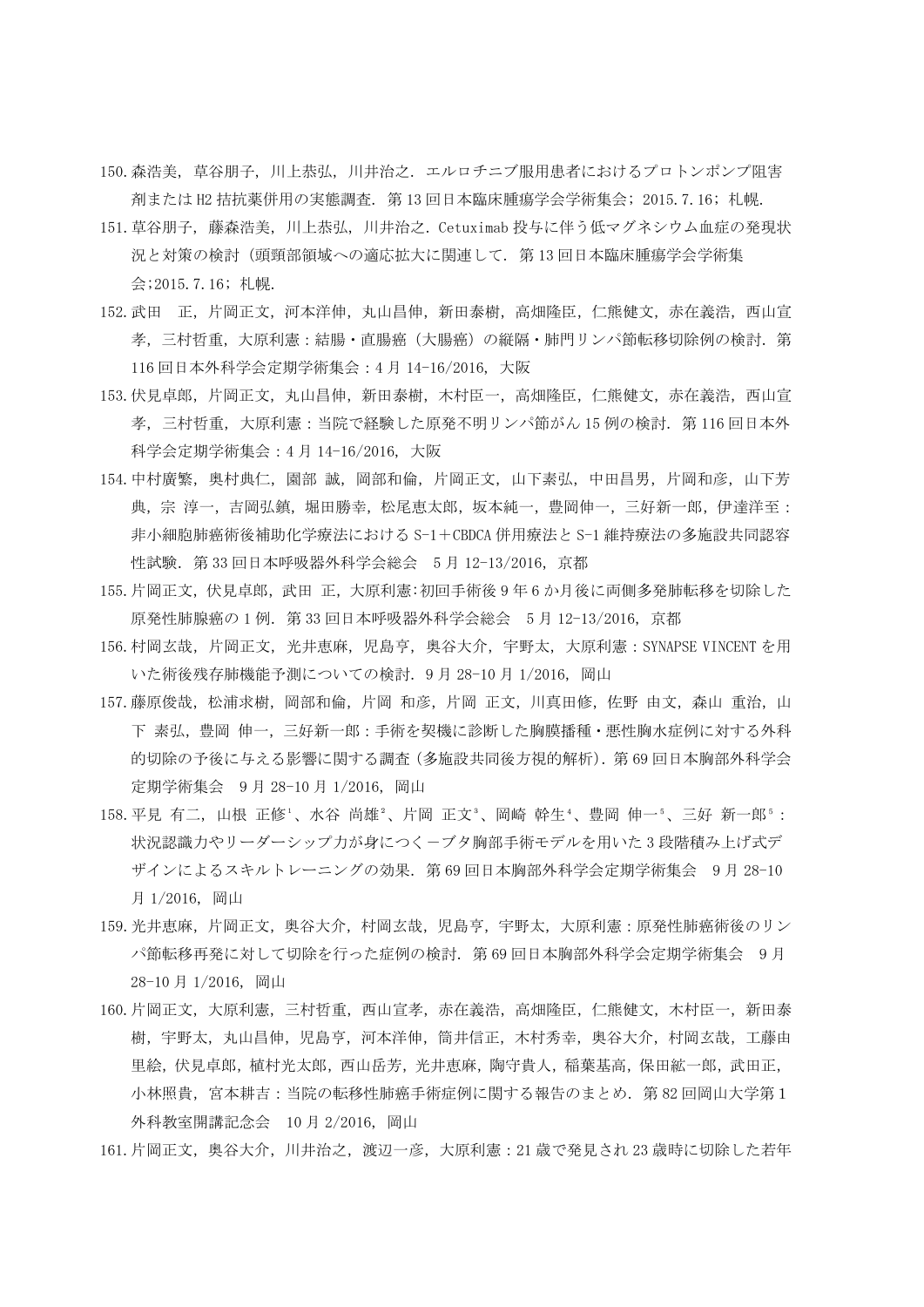性原発性肺癌の 1 例.第 57 回日本肺癌学会学術集会 12 月 19-21/2016, 福岡

- 162.渡辺一彦,川井治之,奥谷大介,片岡正文:ゲフィチニブ投与後,エルロチニブ,ベバシズマブ 併用療法を施行した 5 症例の検討.第 57 回日本肺癌学会学術集会 12 月 19-21/2016, 福岡
- 163.奥谷大介,高橋健司,片岡正文:右上葉切除に関わる肺静脈走行異常の有無を術前 CT にて評価 した検討の報告.第 57 回日本肺癌学会学術集会 12 月 19-21/2016, 福岡
- 164. 市川千夏, 光井恵麻, 奥谷大介, 片岡正文, 渡辺一彦, 川井治之:縦隔脂肪肉腫の一例. 第56 回日本呼吸器学会中国・四国地方会 12 月 23/2016, 岡山
- 165.木山健太,渡辺一彦,川井治之,奥谷大介,片岡正文:難治性口腔咽頭潰瘍による咽頭狭窄によ りびまん性嚥下性細気管支炎をきたした一例.第 56 回日本呼吸器学会中国・四国地方会 12 月 23/2016, 岡山
- 166.渡辺一彦,川井治之,片岡正文:胸水中 ADA 高値を呈し局所麻酔下胸腔鏡で確定診断した悪性胸 膜中脾腫の 1 例.第 56 回日本呼吸器学会中国・四国地方会 12 月 23/2016, 岡山
- 167.川井治之, 一般書から読み解く、ストレス学説に対する タバコ会社の影響. 第 10 回日本禁煙 学会学術総会; 2016.10.29; 東京.
- 168.川井治之, 一般書から読み解く、 タバコ会社の 心理学・疫学への影響. 第 25 回日本禁煙推進 医師歯科医師連盟総会; 2016.2.27; 那覇.
- 169.渡辺一彦, 川井治之, 片岡正文. 局所麻酔下胸腔鏡処置後に非クロストリジウム壊死性ガス壊 疽をきたした肺腺癌の 1 例. 第 23 回日本呼吸器内視鏡学会中国四国支部会. 2015;37(3):349
- 170.渡辺一彦, 川井治之, 片岡正文. 人工呼吸器関連気胸で集学的治療にて改善しえた特発性器質 化肺炎の 1 例. 気管支学. 2016;38(Suppl.):S341.
- 171.藤田計行, 山村裕理子, 上野明子, 渡邉一彦, 川井治之, 野村祥久, et al. 関節リウマチに対 するインフリキシマブ治療中に器質化肺炎を発症した 1 例. 岡山医学会雑誌. 2016;128(1):74
- 172.草谷朋子, 藤森浩美, 川上恭弘, 川井治之, editors. 当院における持続型 G-CSF の使用状況. 第 14 回日本臨床腫瘍学会学術総会; 2016.7.28; 神戸.
- 173.森浩美, 草谷朋子, 川上恭弘, 川井治之. エルロチニブ服用患者におけるプロトンポンプ阻害 剤または H2 拮抗薬併用の実態調査. 第 13 回日本臨床腫瘍学会学術集会; 2015.7.16; 札幌.
- 174.草谷朋子, 藤森浩美, 川上恭弘, 川井治之. Cetuximab 投与に伴う低マグネシウム血症の発現状 況と対策の検討(頭頸部領域への適応拡大に関連して. 第 13 回日本臨床腫瘍学会学術集 会;2015.7.16; 札幌.

## 講演

川井治之

- 1. 喫煙と肺の病気.日本内科学会 100 周年記念市民公開講座、岡山、2002. 9. 14
- 2. 肺癌化学療法と喫煙の話.中外製薬社内勉強会、岡山、2003.3.5
- 3. NHK 総合テレビ きびきびワイド.「禁煙特集」 インタビュー出演 2003.5.30
- 4. 禁煙の勧め、これからの時代に求められる循環器医とは.岡山市医師会循環器疾患研究会、岡山、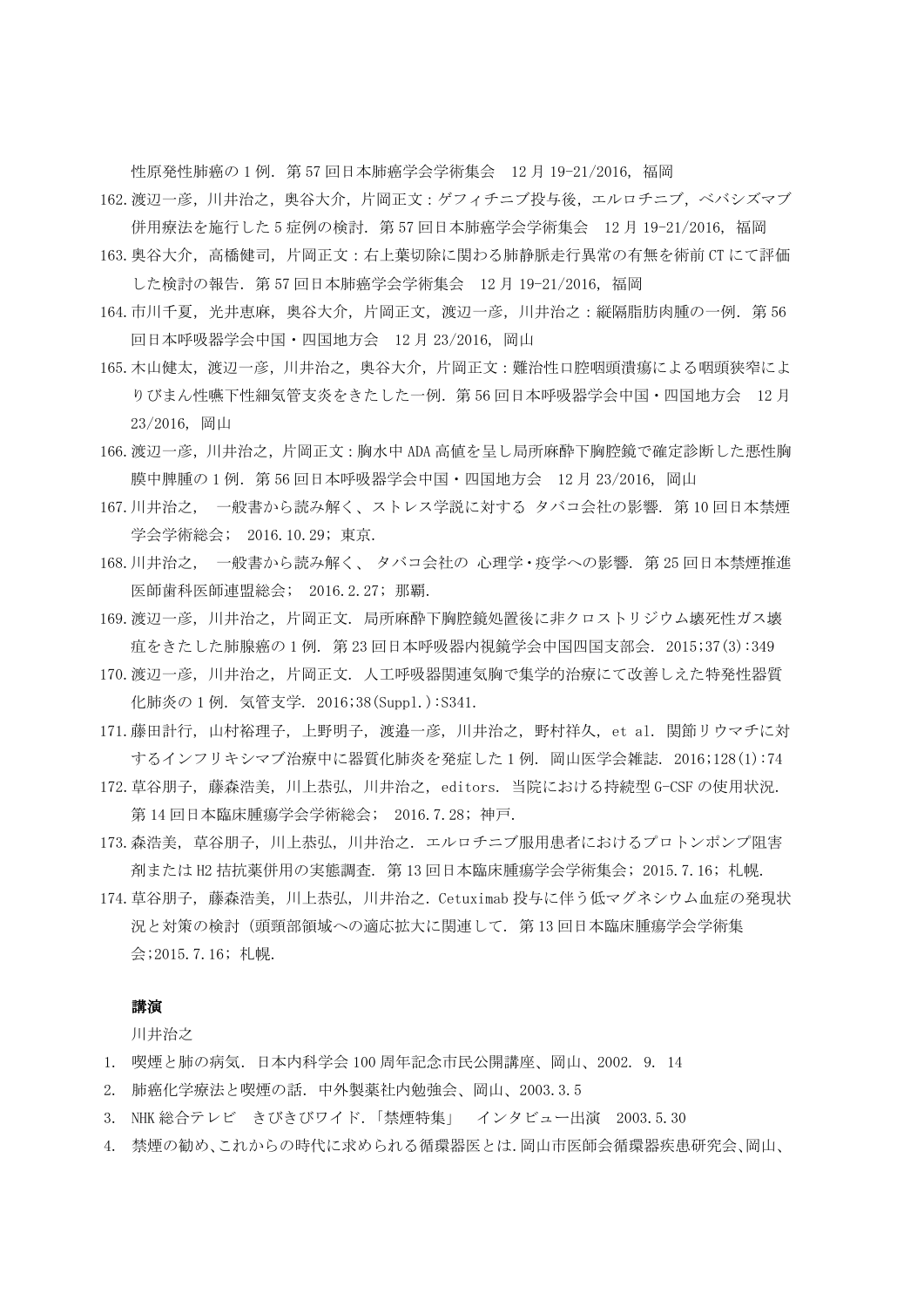2003.6.24

- 5. 禁煙の勧め.藤沢薬品社内勉強会、岡山、2003.6.27
- 6. タバコが体に与える影響について.岡山北西ロータリークラブ卓話、岡山、2003. 8. 25
- 7. 禁煙について.全国労働衛生週間 同和鉱業岡山工場特別講演、岡山、2003.10.1
- 8. タバコは健康と社会の敵.岡山博愛会病院院内研究発表会、岡山、2003.11.29
- 9. タバコの害について.三共製薬社内勉強会、岡山、2004. 1. 7
- 10. 肺がんと喫煙. 住友製薬社内勉強会、岡山、2004. 1. 21
- 11. 歯科衛生士と禁煙. 岡山歯科衛生士会学術講習会、岡山、2004.3.7
- 12. COPD とタバコ.グラクソ・スミスクライン社内勉強会、岡山 、2004.5.12
- 13. 肺癌化学療法とタキソテール.アベンティス社内勉強会、岡山、2004.7.9
- 14. COPD の周辺 タバコと絡めて.杏林製薬社内勉強会、岡山、2004.7.16
- 15. 医療従事者と禁煙.ベル総合福祉学校、岡山、2004.7.17
- 16. Park KSB おかやま 平成 17年2月号. どきどき調査隊 「禁煙外来」ってなーに?!
- 17. 喫煙の害.ベル総合福祉学校、岡山、2005.4.13
- 18. 喫煙対策について.岡山医療センター、岡山 、2005.10.12
- 19. 日本呼吸器学会 成人市中肺炎診療ガイドラインの改訂のポイント.第 23 回「21 世紀の医療を 考える会」、岡山、2005.11.16
- 20. 日本呼吸器学会成人市中肺炎診療ガイドラインとパズクロス.三菱ウェルファーマ社内勉強会、 岡山、2005.12.16
- 21. 医療保険適応時代の禁煙指導.鳥取県東部医師会 禁煙指導医・講演医養成のための講習会、鳥 取、2006.1.20
- 22. 禁煙治療の進め方 パッチうまく利用を 岡山済生会総合病院の川井医師に聞く. 山陽新聞、岡 山、2006.7.11
- 23. 肺がんの抗がん剤治療. 岡山済生会総合病院市民公開講座 肺がんに打ち勝つために、岡山、 2006.12.2
- 24. 最大の予防法 禁煙. 岡山済生会総合病院市民公開講座 肺がんに打ち勝つために、岡山、 2006.12.2
- 25. 肺癌の化学療法-最近の当院の治療成績を含めて-.岡山済生会総合病院病診連携研修会、岡山、 2007.1.17
- 26. 当院の肺がん内科治療成績 TJ 療法も含めて.ブリストルマイヤー社内講演会、岡山、2007.2.7
- 27. 肺癌の治療-当院の成績も含めて-.アステラス社内講演会、岡山、2007.3.13
- 28. 当院における肺癌治療成績ー喫煙と肺癌の関係にからめて.ヤンセン社内勉強会、岡山、 2007.7.18
- 29. COPD と喘息の相違.日本ベーリンガーインゲルハイム社内勉強会、岡山、2007.9.14
- 30. 肺炎の治療ガイドライン.アステラス製薬レクチャーミーティング、岡山、2007.11.21
- 31. 禁煙の更なる浸透を目指して.ノバルティス・ファーマ意見交換会、大阪、2007.12.8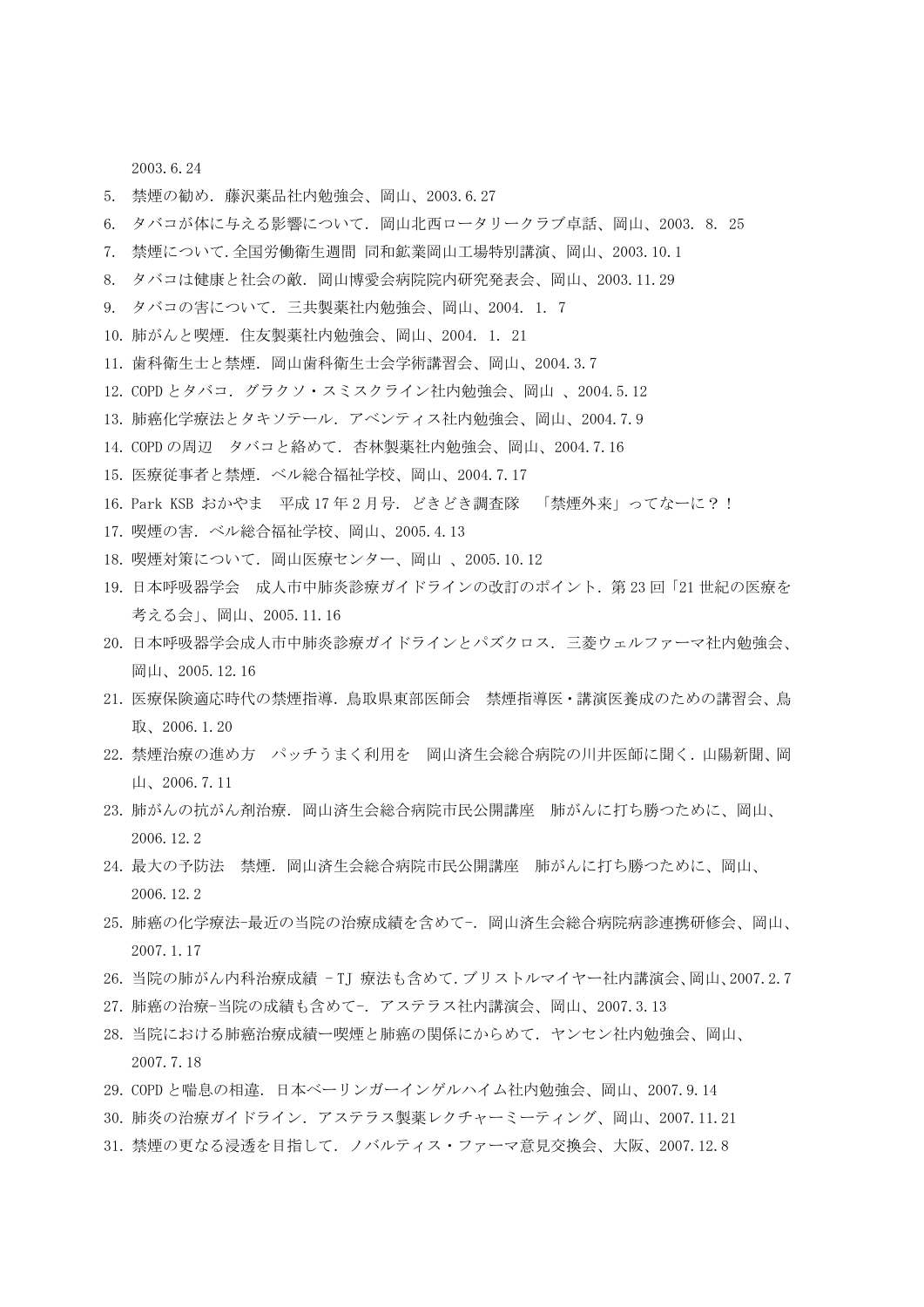- 32. 人生を楽しむために〜禁煙の勧め.真庭市健康づくり大会、真庭市、2008. 1.26
- 33. 外来での禁煙指導のポイント-タバコの害についての知識と実際-.徳島循環器ナイトミーティン グ, 徳島市, 2008.3.13
- 34. ニコチネル TTS の 1 年禁煙率について.第 73 回日本循環器学会総会 ファイアサイドセミナー 、 博多市、2008. 3. 28
- 35. 肺癌治療の実際と骨転移の治療意義について.ノバルティス・ファーマ社内勉強会、岡山、 2008.5.23
- 36. 最新の禁煙治療と一般外来での禁煙指導. 和気医師会学術講演会, 備前市, 2008.6.18
- 37. 喫煙の害について.博愛会病院院内継続教育研修, 岡山市, 2008.6.25
- 38. 日常で診る COPD の診断と治療. のお病院病診連携の会, 岡山市, 2008.8.20
- 39. 最新の禁煙治療と一般外来での禁煙指導. 手赤磐医師会学術講演会, 岡山市, 2008.8.27
- 40. 肺がんとタバコ.山肺がんフォーラム 2008, 岡山市, 2008.11.23
- 41. 呼吸器疾患における疼痛緩和ケア.田薬品社内勉強会, 岡山市, 2009.2.4
- 42. 肺がん化学療法について-当院の成績も含めて.ーライリリー社内講演会, 岡山市, 2009.7.15
- 43. COPD における最新の話題〜肺年齢の活用・治療の進歩.備医師会学術講演会, 岡山市, 2009.8.19
- 44. 知っておきたいがん化学療法の基礎知識.き地医療支援機構研究会, 岡山市, 2009.9.26
- 45. 抗がん剤で起きる口のトラブルは? 医療健康ナビ.陽新聞 2010/5/18 掲載
- 46. "禁煙センセイ"効果発信 川井医師.陽新聞 2010/5/30 掲載
- 47. 岡山済生会総合病院における肺がん治療. 和醗酵キリン講演社内勉強会, 岡山市, 2010.8.4
- 48. タバコの害と禁煙指導.グザグ薬剤師勉強会, 岡山市, 2010.9.10
- 49. 人生を楽しむためにー禁煙のススメ.煙サポートセミナー, 岡山, 2010.9.20
- 50. 禁煙外来特集 山陽テレビ (RSK). SK イブニングニュース 2010/9/28
- 51. タバコをやめたみたい人の教室.山県庁 岡山市 2010/10/6
- 52. 52.「禁煙外来」患者が急増.山日日新聞 2010.10.12
- 53. 禁煙外来 テレビせとうち. とうちパレット 930 はつらつライフ. インタビュー出演 2010/11/3.
- 54. タバコをやめてみたい人の教室.備中県民局 倉敷市 2010/11/24
- 55. 禁煙指導の基礎知識.鳥取県東部医師会学術講演会, 鳥取市, 2010/11/26
- 56. レディオモモ 「夢創る おかやま人」.インタビュー出演 2011/6/3
- 57. COPD とタバコ.グラクソ・スミスクライン社内勉強会, 岡山市, 2011/6/8
- 58. 雑誌「ばんぶう」 2011 年 7 月号 開業医のための Facebook 入門で Facebook ページ「禁煙セ ンセイ」が紹介される。

[http://www.jmp.co.jp/keiei/ebook/bamboo/1107/\\_SWF\\_Window.html?pagecode=14](http://www.jmp.co.jp/keiei/ebook/bamboo/1107/_SWF_Window.html?pagecode=14). 日経メディ

- カル 2011 年 7 月号 特集「Social Media でつながる医療」で Facebook ページ が紹介される。
- 59. 肺癌治療・外来化学療法の実際.ONCOLOGY LECTURE MEETING, 岡山, 2011/9/7
- 60. 「人生を楽しむために」〜禁煙の勧め〜.矢掛町100人健康スクール, 小田郡矢掛町, 2011/10/12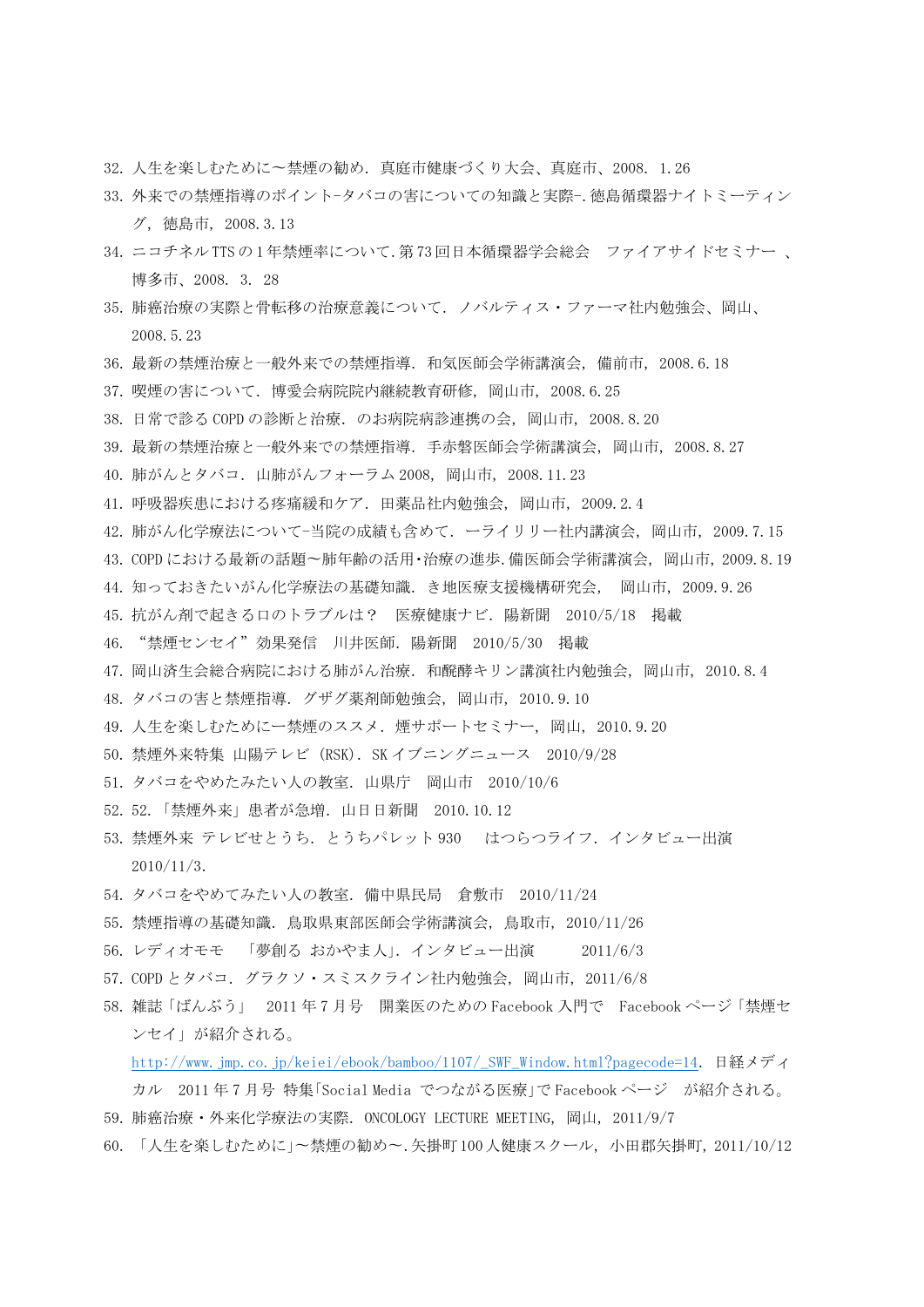- 61. 肺がんの抗がん剤治療と緩和治療について.久光製薬社内勉強会, 岡山, 2011/11/11
- 62. 肺がん化学療法の進歩-個別化医療で生存期間はここまで伸びる. 岡山済生会総合病院病診連携 研修会, 岡山, 2012/1/17
- 63. 呼吸器疾患と禁煙指導 1 ~COPD を中心に~.QuantiaMD web プレゼンテーション 2012/2/8-
- 64. 呼吸器疾患と禁煙指導 2 ~タバコと肺癌の真実~.QuantiaMD web プレゼンテーション 2012/3/3-
- 65. 喫煙と肺癌.日本イーライリリー非小細胞肺癌治療勉強会, 岡山, 2012/3/15
- 66. 禁煙センセイ インタビュー出演
- 67. 山陽放送 ごごらじ Vivi っと!, 岡山, 2012/5/22
- 68. 抗がん剤化学療法支持療法の実際.小野薬品社内研修会, 岡山, 2012/6/8
- 69. 肺癌の診断と最新治療について.三共・アストラゼネカ, 岡山, 2012/6/13
- 70. ソーシャル・ドクターの時代.USTREAM 番組, 東京, 2012/7/6
- 71. SNSを利用した禁煙啓発活動.タバコフリー岡山, 岡山, 2012/7/11
- 72. 目からウロコのタバコ病.岡山済生会総合病院肺がん市民公開講座, 岡山, 2012/9/1
- 73. 期待される新薬クリゾチニブについて.岡山済生会総合病院肺がん市民公開講座, 岡山, 2012/9/1
- 74. 禁煙啓発活動における薬剤師の役割-"禁煙意識のスイッチ"を入れるには-.岡山県薬剤師会, 岡 山, 2012/9/2
- 75. 禁煙指導に役立つ!意外と知らない呼吸器疾患の知識.禁煙指導医・講演医養成のための講習会 (第58回くらよし喫煙問題研究会), 倉吉, 2012/9/7
- 76. 知られざるタバコの真実〜吸う人も吸わない人も知っておくべき事.山陽技術振興会講演, 倉敷, 2012/10/12
- 77. 分子標的薬剤ってどんなもの? 一副作用についても知っておこう一.岡山済生会総合病院 平成 24 年度がん診療連携拠点病院研修会 2013/1/22
- 78. 呼吸器疾患とタバコの切っても切れない関係.アストラゼネカ 社内禁煙講演会, 岡山, 2013/2/1
- 79. 禁煙センセイの患者のためのネット活用術.医療介護 CB ニュース, Web, 2013/2/28
- 80. 肺癌とタバコ.中外製薬社内講演会, 岡山, 2013/3/29
- 81. COPD の治療について.ノバルティス社内講演, 岡山, 2013/6/6
- 82. 肺がんと喫煙に関する誤解.Toabacco Free Japan TV, 東京, 2013/6/9
- 83. 禁煙したくなるとっておきな話〜幸せな人生のために〜
- 84. 岡山理科大学講演, 岡山, 2013/6/26
- 85. 呼吸器疾患と禁煙指導-COPD を中心に-.第 20 回「内科外来診療を考える会」, 倉敷市, 2013/9/5
- 86. 分子標的薬ってどんなもの?
- 87. 地域がん診療拠点病院 岡山済生会総合病院 第 11 回市民公開講座, 岡山, 2013/9/7
- 88. 肺癌の分子標的薬剤治療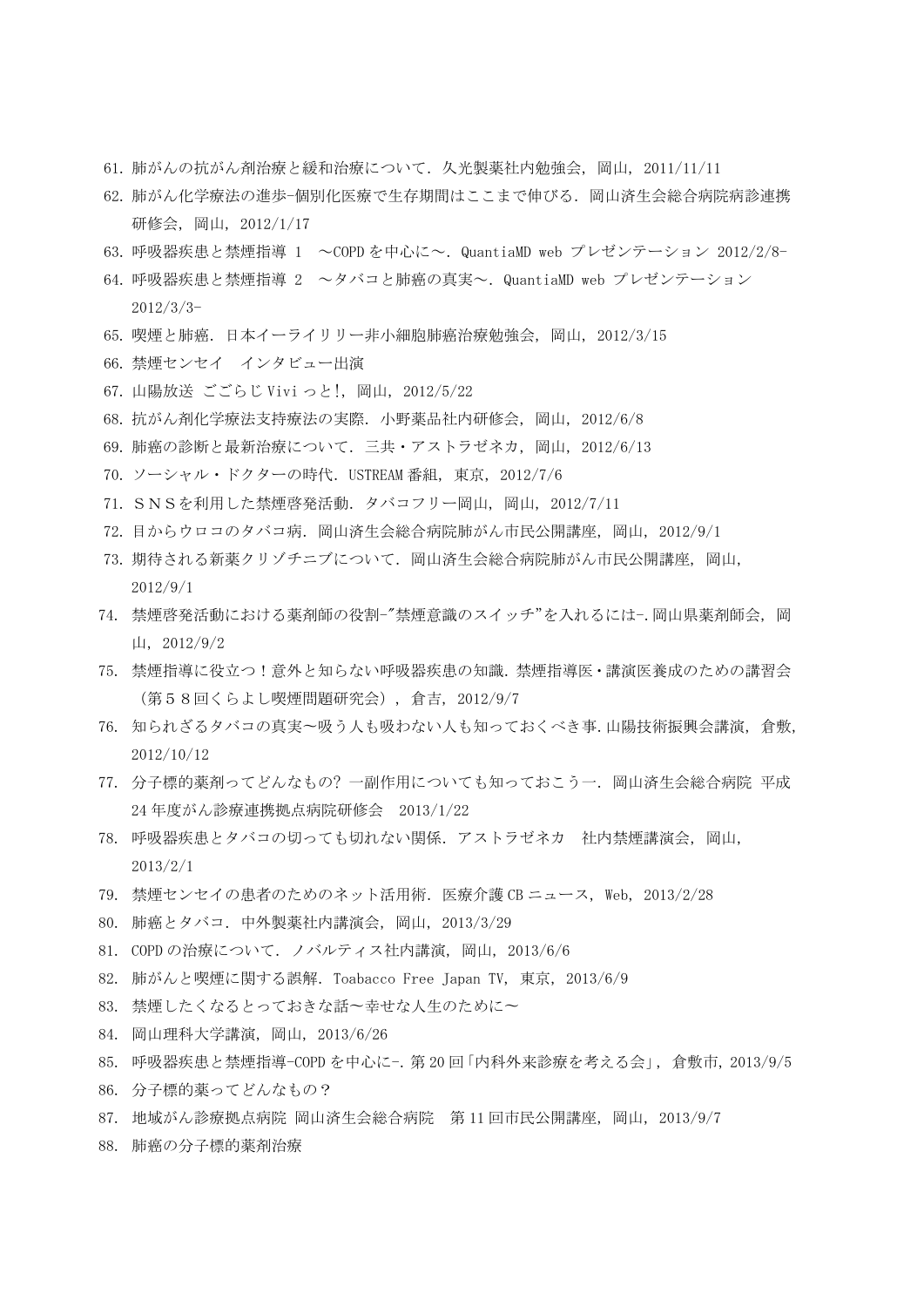- 89. 地域がん診療拠点病院 岡山済生会総合病院 第 11 回市民公開講座, 岡山, 2013/9/7
- 90. 外来化学療法と在宅生活ー分子標的薬を中心に.第 6 回岡山済生会総合病院 「在宅生活を考え る会」, 岡山, 2013/9/19
- 91. 川井治之: 肺がん治療 Up to date- 最新の抗がん剤化学療法. 岡山済生会総合病院 第68回病診 連携研修会: 1/2015, 岡山
- 92. 川井治之: タバコを吸う人も吸わない人も「なぜタバコがやめられないのでしょう?」. 岡山大 学保健管理センター講演会: 2/2015, 岡山
- 93. 川井治之: 肺がん予防は禁煙が第一. 中国・四国広域がんプロ養成コンソーシアム市民公開講 座: 2/2015, 岡山
- 94. 川井治之: COPDの基礎知識. 杏林製薬社内研修会: 2/2015, 岡山
- 95. 川井治之: 肺がん. 健やかライフ-ドッキリ!ハッキリ!三代澤康司です ABCラジオ: 8/2015, 岡山
- 96. 川井治之: たばこと肺がんのウソ?ホント. 地域がん診療拠点病院 岡山済生会総合病院 第13 回市民公開講座: 9/2015, 岡山
- 97. 川井治之: そろそろ本気で禁煙してみませんか?ー禁煙外来のススメ-. 地域がん診療拠点病院 岡山済生会総合病院 第13回市民公開講座: 9/2015, 岡山
- 98. 川井治之: 肺がん治療Up to date. 日本ベーリンガーインゲルハイム社内講演会: 10/2015, 岡 山
- 99. 川井治之: 肺癌治療up to date-最新の抗がん剤化学療法. ブリストル社社内講演会: 12/2015, 岡山
- 100.川井治之: 隠れ生活習慣病COPD. 岡山南呼吸器セミナー: 12/2015, 岡山
- 101.川井治之: 呼吸器疾患の原因を絶つために ~禁煙外来の最新の話題. 岡山済生会総合病院病診 連携講演会: 1/2016, 岡山
- 102.川井治之: 禁煙指導に使える最新知識 -心理学・脳科学の 進歩をふまえて-. 第3回岡山最新呼 吸器セミナー: 2/2016, 岡山
- 103.川井治之: 禁煙支援を行うための基礎知識. H27年度岡山県禁煙指導能力向上セミナー: 3/2016
- 104.川井治之: 喘息とCOPD 診療: ベーリンガー社内勉強会: 4/2016, 岡山
- 105.川井治之: 禁煙と健康リテラシー ~幸せな人生のために 知って欲しいこと~. 岡山理科大学 フレッシュマンセミナー : 5/2016, 岡山
- 106.川井治之: 喘息とCOPD 診療. 杏林製薬社内勉強会: 6/2016, 岡山
- 107.川井治之: タバコの本当の姿. 浅口市立金光中学校: 7/2016, 浅口
- 108.川井治之: 肺がんにならないために -禁煙のすすめ. 平成28年度がん制圧岡山県大会: 9/2016, 岡山
- 109.川井治之: ストレスとタバコの本当の関係ー ストレスが体に悪いとは 誰が言い始めたのか?. 広島県禁煙支援ネットワーク第14回研修会: 10/2016, 広島